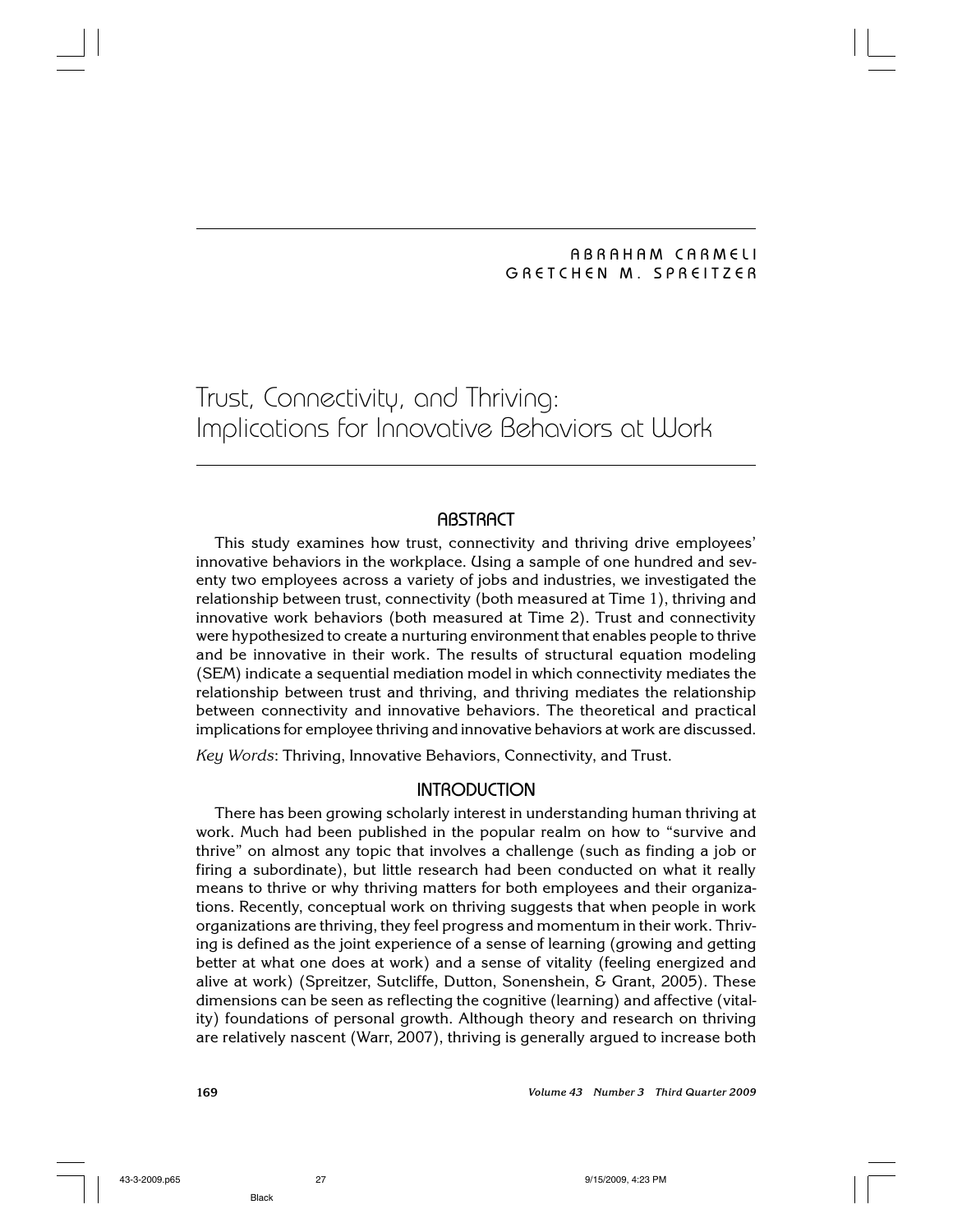short-term individual functioning and long-term adaptability at work (Spreitzer et al., 2005). For example, individual thriving at work has been found to be associated with organizationally relevant work outcomes. In a study that crossed levels of the organizational hierarchy and different industries, thriving has been found to be associated with better individual task performance and more organizational citizenship behaviors (including courtesy, altruism, and civic virtue) (Porath, Spreitzer & Gibson, 2007). Moreover, when individuals report they are thriving, they have healthier lifestyle behaviors and can adjust better to changing life conditions (such as adjustment to a MBA program) (Spreitzer, Cobb, & Stevens, 2007).

While these studies have contributed to our understanding of the concept of thriving and its effect on work outcomes such as task performance and adjustment to changing conditions, we have yet to see studies that examine thriving at work in relation to more creative or innovative behaviors. Creativity may be defined as the production of novel and useful ideas (Amabile, 1983; Mumford & Gustafson, 1988). Innovative behavior goes beyond creativity to include the adoption, production, and implementation of novel and useful ideas (Scott & Bruce, 1994). Innovative behaviors at work include actions such as seeking out new ideas, championing ideas at work, and securing funds/planning for the implementation of ideas (Scott & Bruce, 1994). This type of behavior requires more risk and out-of-the-box thinking than the work related outcomes of thriving studied to date – it is less focused on compliance and fitting in with the status quo. The relationship between thriving and innovative behavior is the focus of our research.

While understanding the relationship between thriving at work and innovation helps expand our understanding how and why thriving matters at work, our study also contributes to the literature on creative and innovative behavior. As Ward (2004) suggested, creativity is a complex phenomenon that requires theoretical models that combine cognitions, personality traits, affect, and environmental influences. Most research, however, tends to examine one or two of these components in relative isolation to the others. Little research has integrated these factors to better predict innovative behaviors. This is especially true for field-based research in work contexts – much research is laboratory based. In this study, we look at the effects of an individual's work environment (in terms of levels of trust and connectivity) on a psychological state (thriving, which is composed of both cognitive and affective elements) which in turn is expected to enhance innovative behavior. In this way, we respond to Ward (2004) by examining cognitive, affective, and work context influences together in one study. We suggest that trust and connectivity may be important antecedents to innovative work behaviors through their impact on thriving.

# THEORETICAL BACKGROUND

Before turning to thriving's relationship with innovative behaviors, the thriving construct must be differentiated from related constructs examined in prior research on innovation. One key psychological state examined in prior work is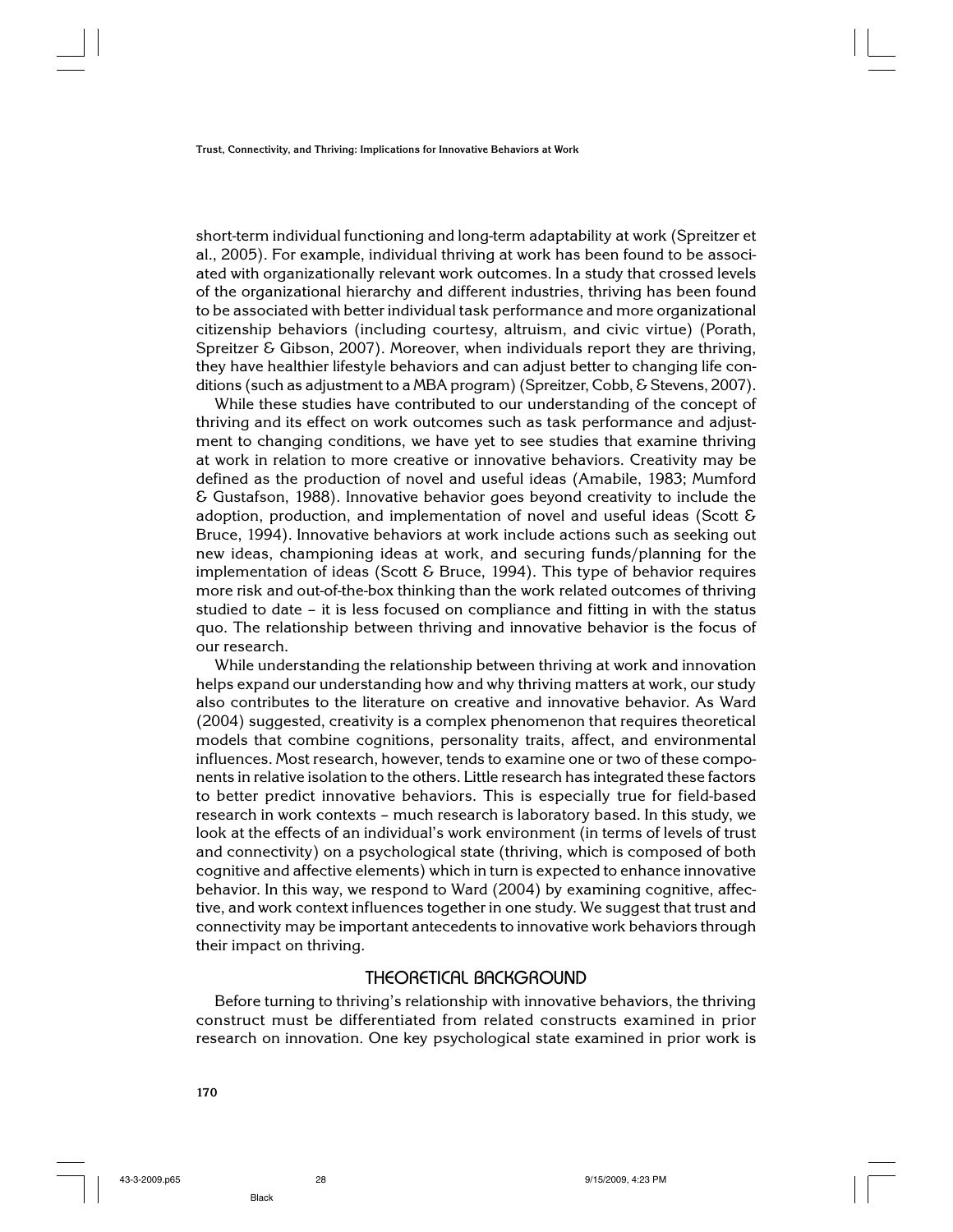intrinsic motivation. Motivation is frequently defined as some variant on "the psychological forces that energize behavior" (e.g., Kanfer, 1990; Mitchell & Daniels, 2003; Latham & Pinder, 2005). Thriving captures this central tenant of motivation as it reflects an energetic force (i.e., vitality) that can direct work-related behavior (i.e., learning at and through work). However, thriving is not the same as intrinsic motivation, which is seen as the desire to do something based on the enjoyment of the behavior itself rather than relying on or requiring external reinforcement. Sonenshein, Dutton, Dutton, Spreitzer and Sutcliffe (2006) found that thriving narratives sometimes reflected intrinsic motivation (people were thriving when they were passionate about their work content or work relationships); at other times, these narratives emphasized achievement and recognition.

Individuals' innovative behaviors in the workplace are the foundation of any high-performance organization. This is especially apparent in a knowledge-based economy where intangible assets come to the forefront (Carmeli & Tishler, 2004) and play an ever more significant role in enhancing organizational competitiveness and "doing more with less". Given increased global competition over intangible talents, organizations need their employees' best ideas, regardless of task responsibility or level of organizational hierarchy. Employees are often on the front line with customers and see opportunities for change and improvement in work processes and procedures that are invisible to managers or others formally responsible for innovation in the organization. Indeed, a key to organizational survival is the process of creative destruction where an organization needs to weed out old competences and incessantly create new ones (Schumpeter, 1975). This process, however, is often enabled through employees who have more up-todate and nuanced knowledge about developments in the larger market (Foster & Kaplan, 2001) who can come up with and implement new ideas. Hence, "the study of what motivates or enables individual innovative behavior is critical" for future research (Scott & Bruce, 1994, p. 580).

As described above there is a great deal of research on ways in which cognitive, affect and work context can enable more creativity and innovative behavior. In terms of *cognitive* constructs, we know why cognitive biases, structures, and processes impact creativity (e.g., Finke, 1996; Friedman & Forster, 2002; Mumford, Blair, Dailey, Leritz & Osburn, 2004; Ward, 1994, 2004; Ward, Patterson & Sifonis, 2004). Research suggests that creativity entails traits such intelligence and wisdom (Sternberg, 2001), creative self-efficacy (Carmeli & Schaubroeck, 2007; Phelan & Young, 2003; Tierney & Farmer, 2002), unconscious thought processes (Martindale, 1981), and openness to experience (McCrae, 1987), all of which enhance the potential for innovative behavior. In terms of *affect,* researchers have found discrepant results in that both positive affect (Amabile, Barsade, Mueller, & Staw, 2005; Isen, Daubman & Nowicki, 1987) and negative affect (George & Zhou, 2002; Zhou & George, 2001) have at times been shown to contribute to creativity, indicating the importance of intervening variables.

Finally, there is a good body of literature detailing how and why work environments (e.g., Amabile, 1997; Amabile, Conti, Coon, Lazenby & Herron, 1996; Gilson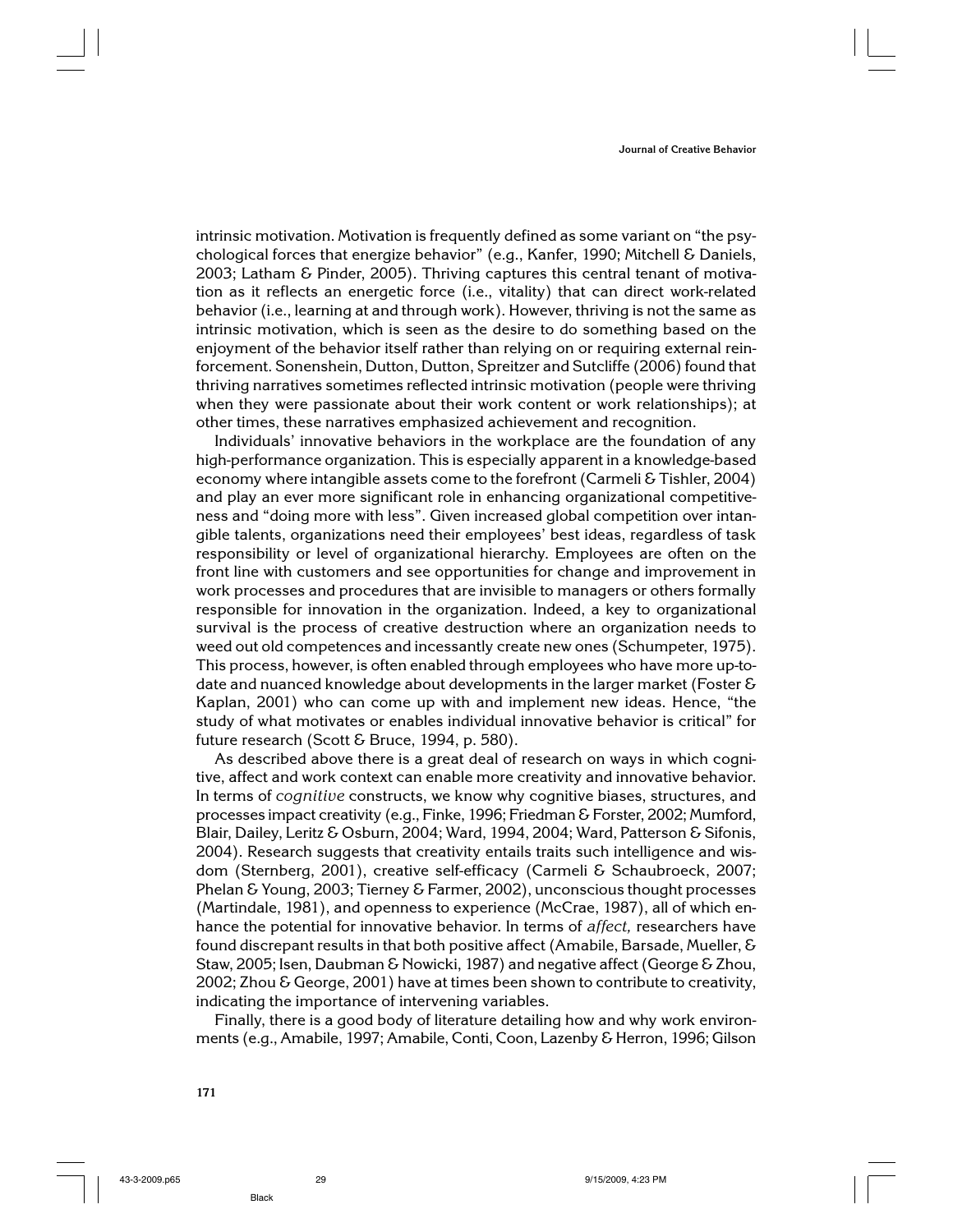& Shalley, 2004; Hunter, Bedell, & Mumford, 2007), and especially leadership (e.g., style and expectations, and influence tactics) (see Amabile & Gryskiewicz, 1989; Mumford, Scott, Gaddis, & Strange, 2002; Scott & Bruce, 1994; Tierney, Farmer, & Graen, 1999) affect individual and team creativity and innovation.

Our research adopts an integrative approach and examines how work environment and cognitive and affective aspects of thriving enhance innovative work behavior. In what follows, we develop a rationale to account for the ways in which thriving may lead individuals to display innovative behavior. We also articulate why trust in one's employer and connectivity may enable innovative behaviors through enhancement of thriving at work.

Prior conceptual work has suggested that strong relationships form the foundation upon which thriving endures. Spreitzer et al. (2005) hypothesized that a climate of trust and respect and the development of relational resources are important enablers of thriving at work. Only one study has empirically examined the relational foundations of thriving at work; it found that uncivil interactions (i.e., rudeness, disrespect) among colleagues are negatively related to thriving (Porath et al., 2007). But what positive elements of relationships enable thriving? An additional contribution of this paper is a deeper exploration of the relational foundations of thriving at work. The logic for these relationships is developed theoretically below. Figure 1 provides an overview of our theoretical framework.



FIGURE 1. The Hypothesized Research Model.

#### EMPLOYEE THRIVING AND INNOVATIVE BEHAVIORS AT WORK

Why does thriving facilitate innovative behaviors at work? To answer this question we further conceptualize the idea of innovative work behavior, and then show theoretically how each dimension of thriving at work may facilitate innovative work behavior.

Individual innovative behavior in the workplace has three parts (Scott & Bruce, 1994). First, the individual recognizes a problem and comes up with new solutions and ideas. Second, the individual seeks ways to promote her or his solutions and ideas, and builds legitimacy and support both inside and outside the organization. Third, the individual makes the idea or solution concrete by producing a prototype or model of the innovation that can be experienced, applied and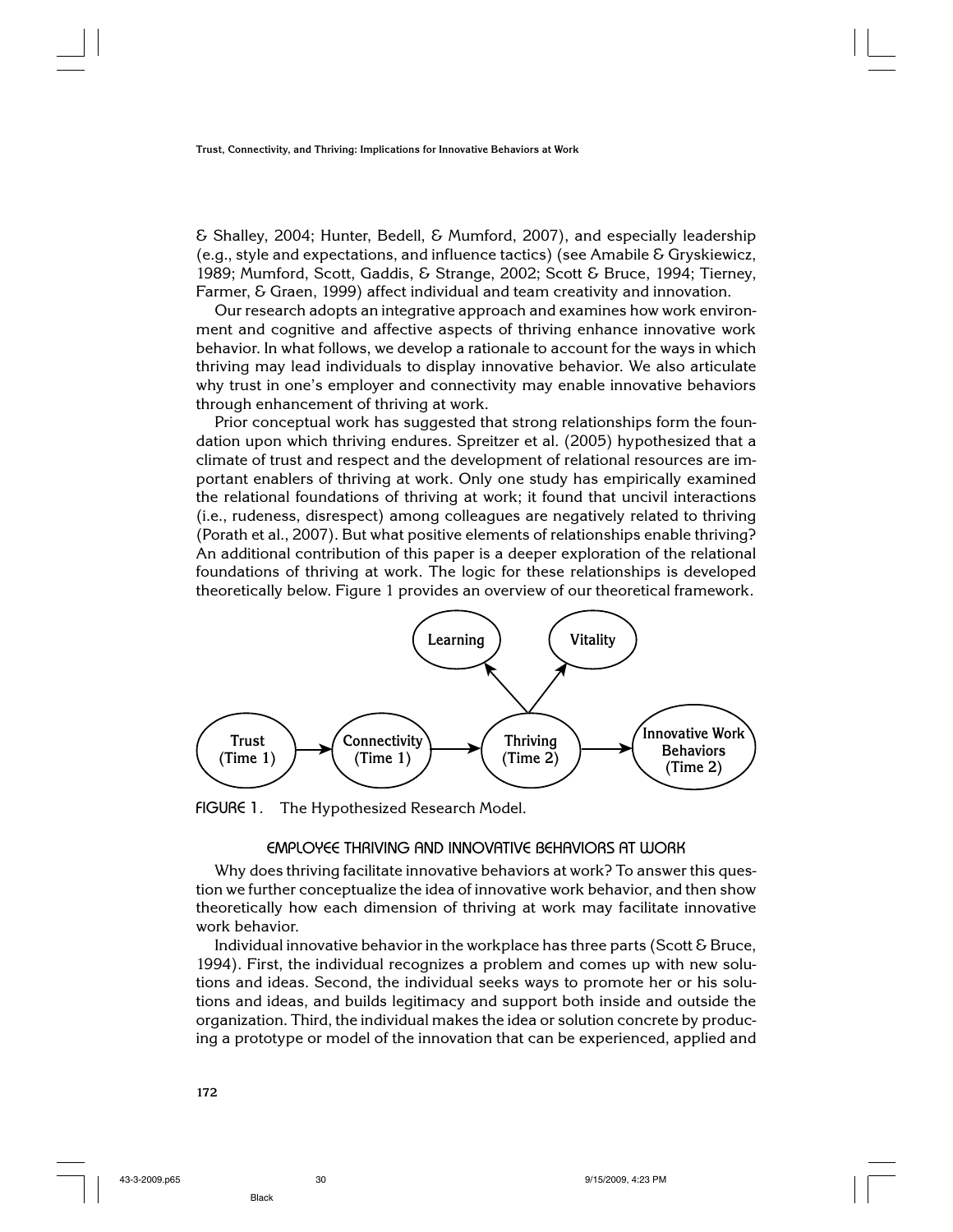used within a work role, a group, or the organization as a whole (Kanter, 1988). As such, innovative work behavior encompasses all three parts ranging from when an individual recognizes a problem for which he or she generates new (novel or adopted from another context) ideas and solutions to when the individual works to promote and build support for them and finally produces an applicable prototype or model for the use and benefit of the organization or parts within it.

We reason that thriving may be an important catalyst of innovative behaviors at work. First, when individuals are learning and growing at work (the first dimension of thriving), they are in a favorable position to recognize problems and come up with new ideas. Amabile (1998) indicated that learning at work is necessary for building expertise (i.e., everything a person knows in the domain of work including technical, procedural, and intellectual know-how), which is a foundation for innovative behavior. It is through the learning process that individuals are likely to see the possibilities for new ways of doing and creating at work. Learning at work can also facilitate the other elements of innovative behaviors which are more about the implementation of innovative ideas. The new competencies and capabilities individuals are learning at and through work can increase their confidence to create legitimacy in the eyes of others, move beyond the status quo, and try new things.

Second, when individuals experience vitality in their work (the second dimension of thriving) they are more likely to have the energy and motivation to engage in innovative work. This energy, which involves the positive emotion experienced when a person is capable of and eager to engage in a particular behavior or undertake a task (Dutton, 2003; Quinn & Dutton, 2005), is important for going beyond the normal roles and responsibilities to think and act creatively. Although prior work has found that negative affect can foster creativity (George & Zhou, 2002; Kaufman & Vosburg, 1997), recent research has explained these discrepant findings by showing that it is the arousal inherent in positive affect that explains the link between positive affect and creativity (Filipowitz, 2006). In addition, Kark and Carmeli (2009) have shown that vitality facilitates employee involvement in creative work. Innovative work is not passive – it requires promoting and championing ideas which takes energy. Innovative work is by nature a proactive kind of work behavior (Parker, Williams, & Turner, 2006) where individuals seek out new technologies, processes, techniques, or even product ideas. Feeling capable of and eager to engage in innovative work behavior is especially crucial in the face of the skepticism and resistance that innovators face from others who believe that the status quo is acceptable or even preferable (Dutton, Ashford, O'Neill, & Lawrence, 2001). Further, it requires psychological conditions that enable individuals to engage in innovative behaviors. For example, Vinarski-Peretz and Carmeli (in press) found that psychological conditions manifested by psychological safety, psychological meaningfulness and psychological availability, are key to motivating employees to engage in innovative behaviors.

When individuals experience positive moods at work, their creative thinking and problem solving skills are facilitated (Hirt, Levine, McDonald, & Melton, 1997).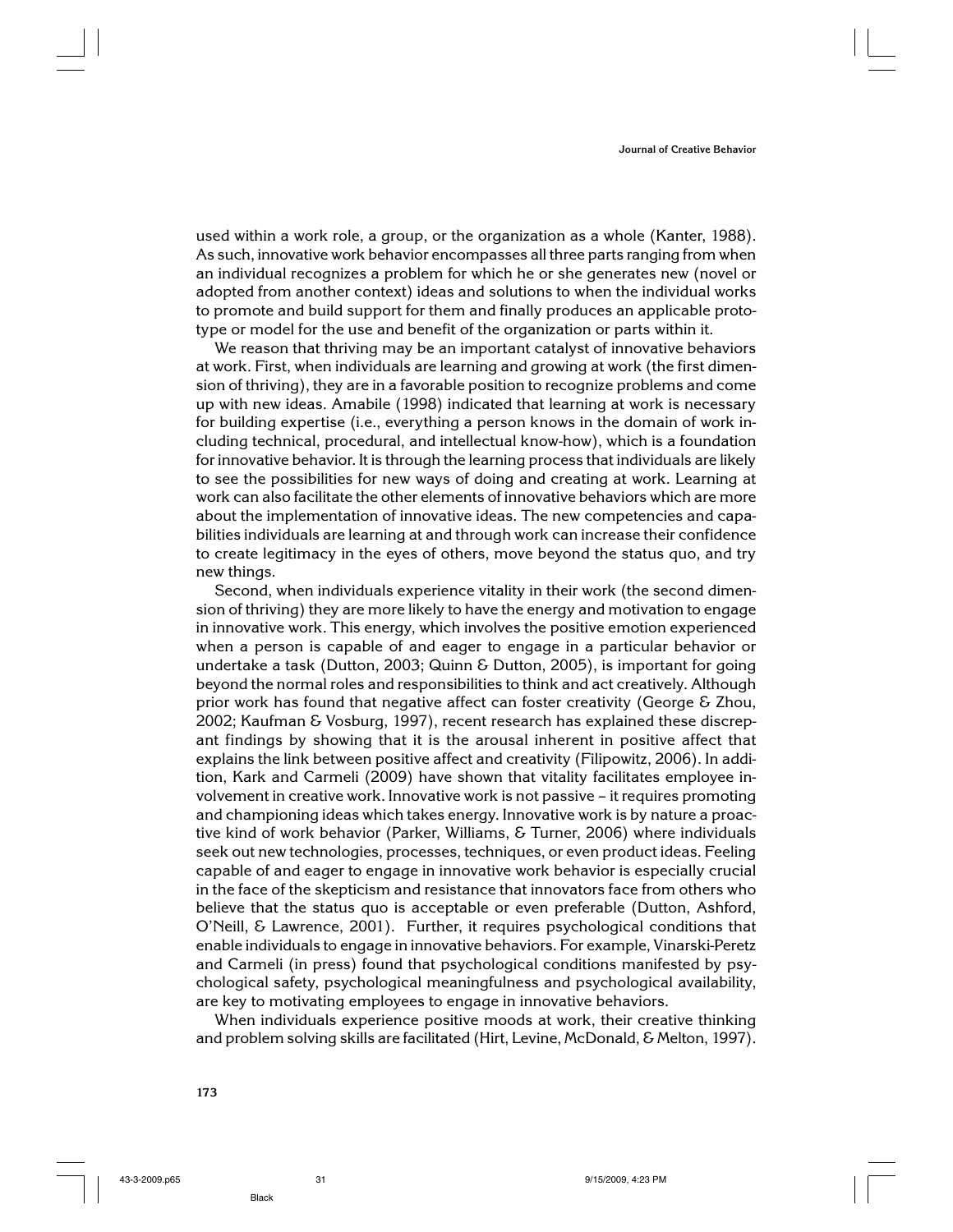Fredrickson's "broaden and build" theory of positive emotion (Fredrickson, 2003) provides a theoretical reasoning for why thriving facilitates innovative behaviors at work. In her research, Fredrickson (2001) found that when people experience positive emotions like vitality, they broaden their thought-action repertoires. Fredrickson (2001) introduces the term thought-action repertoire because positive emotions spark changes in cognitive activities which then contribute to behavioral tendencies — positive emotions themselves do not spark the behavioral tendencies. The term repertoire indicates the patterns of thoughts and actions that occur together in response to positive emotions. This broadening process may enable individuals to come up with fresh ideas. Positive emotions do more than broaden, however; they also build resources (Fredrickson, 2001). These include intellectual resources (which may help people be more creative and mindful), psychological resources (which enable more optimism and resilience which are also important in helping overcome the resistance from others) and social resources (which may help a person build legitimacy with others for the implementation of new ideas). This vitality may also be an indicator of one's level of intrinsic motivation, which has been found to be an important prerequisite for innovative behavior (Amabile, 1988). We thus hypothesize that:

*Hypothesis 1. Thriving will be positively associated with innovative work behaviors.*

## CONNECTIVITY AND THRIVING

Connectivity is defined as relationships that are open and encourage generativity (Dutton & Heaphy, 2003; Losada & Heaphy, 2004). Connectivity in relationships enables people to see the diverse influences that come from others as opportunities for learning and growth at work. Connectivity involves seeing the value in relationships for learning new things, generating new ideas, and seeking opportunities to explore and grow. Connectivity implies a safe environment for people to try new things and take risks which facilitate learning and growth at and through work (Edmondson, 1999). Connectivity is also a key to broadening perspectives and building connections and hence is central to learning and ultimately to creativity (Hargadon, 2006).

Vitality and learning, the two dimensions of thriving, are deeply rooted in social systems that are connective (Spreitzer et al., 2005). For example, Miller and Stiver (1997) suggest that the development of the self occurs through dynamic interactions with others. Their relational view of self-development describes how vitality — what they term "zest" — comes from relational connections with others. People feel vital when they have deep, generative relationships with others. Second, with respect to learning, many scholars claim that learning does not take place solely in the individual mind or in isolation from others (Wenger, 1998). Instead, learning occurs in social connections – through interactions with others in the doing of work, talking about work, and observing others doing their work (Brown & Duguid, 1991). Learning takes place through the social connections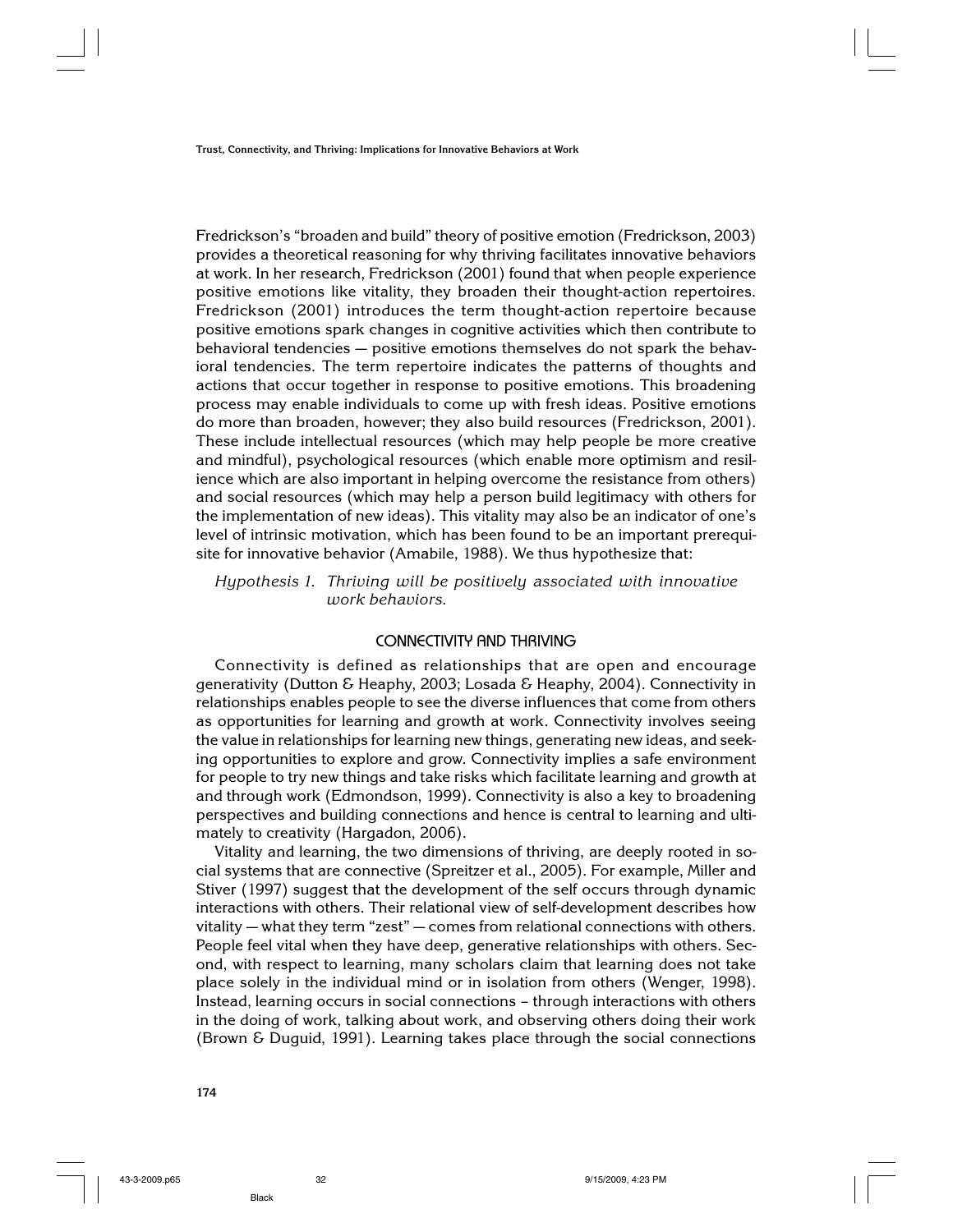that bind us together with others (see Carmeli, Brueller, & Dutton, 2009) — we are sources of new ideas and knowledge for each other.

More specific to thriving research, Spreitzer et al. (2005) suggest that thriving is more likely to occur when individuals heedfully relate to others (a construct that is highly consistent with connectivity). When individuals relate heedfully, they act in ways that demonstrate that they understand how their own job fits with the jobs of others to accomplish the goals of the system. When individuals relate heedfully, they are more able and likely to help others and provide social support. Helping others and providing social support often increase affective (Carlson, Charlin, & Miller, 1988) and physiological (Brown, Nesse, Vinokur, & Smith, 2003) energy — in line with the vitality dimension of thriving. Moreover, connectivity may promote a sense of learning, the second dimension of thriving, as well. As coworkers enable each other to be open to new approaches, they are likely to learn from the strategies and approaches used by these coworkers (Bandura, 1986). Consequently, connectivity in relationships can enable individuals to acquire and use new skills, and hence experience learning at and through work (Parker & Sprigg, 1998). Thus, we suggest that:

*Hypothesis 2: Connectivity will be positively associated with thriving.*

## CONNECTIVITY, THRIVING, AND INNOVATIVE BEHAVIOR

We expect that connectivity will not only have an effect on thriving, it will also, in turn, be associated with innovative work behavior. In terms of a direct relationship between connectivity and innovative behavior, Amabile (1998) reported that people are more creative when they have more supportive connections with those they work with because they feel psychologically safe to try new things. Amabile (1998) also found that connectivity with one's supervisor (i.e., encouragement from supervisors that one's work is valued and matters to the organization) is associated with creative behavior in subordinates. Supervisors build connectivity with their subordinates when they show empathy for subordinates' feelings, help alleviate stressful situations, create an atmosphere free of threatening evaluations, and demonstrate openness to subordinates' ideas (Albrecht & Hall, 1991; Amabile, 1997; Delbecq & Mills, 1985). Kanter (1983) further found that connectivity with one's manager (through participative, collaborative management and open communication) was important for innovation in organizations. All of these findings are consistent with the idea that more connectivity in work relationships should be related to innovative behavior.

While there is evidence to suggest a direct link between connectivity and innovative work behavior, we propose that thriving will mediate the link between connectivity and innovative work behavior. The generativity inherent in connectivity (i.e., relationships help generate new ideas and seek out new opportunities) enables people to learn from each other — the first dimension of thriving. Moreover, because connectivity reflects relationships that are open to new ideas and diverse influences, this generativity will produce vitality in individuals — the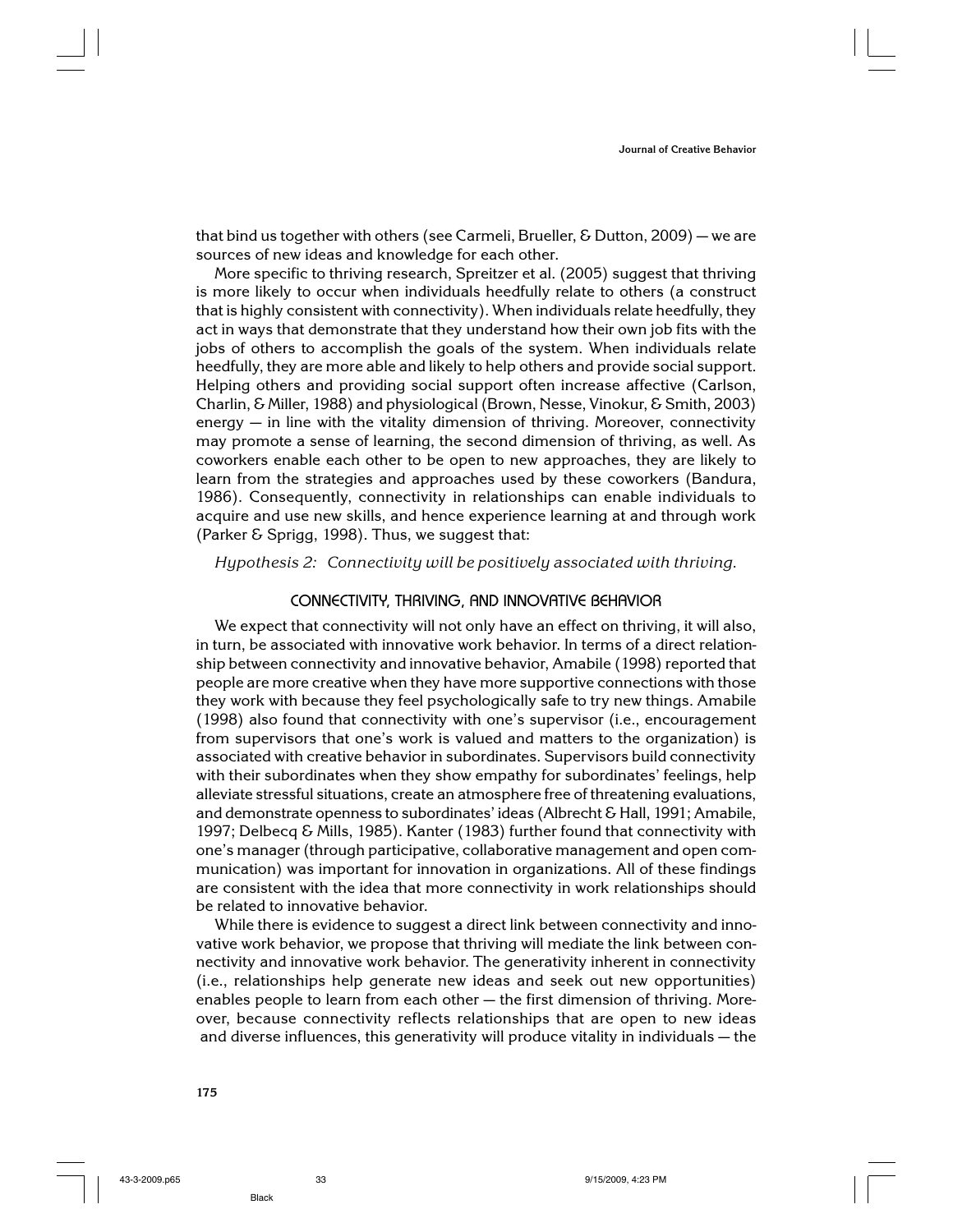second dimension of thriving. People are likely to get fired up when they are embedded in open relationships where people listen to each other and share ideas and information with each other. Thus, we hypothesize that:

*Hypothesis 3. Thriving will mediate the relationship between connectivity and innovative behavior.*

### TRUST, CONNECTIVITY, AND THRIVING

Trust is defined as "one's expectations, assumptions, or beliefs about the likelihood that another's future actions will be beneficial, favorable, or at least not detrimental to one's interests" (Robinson, 1996, p. 576). As a core relational construct, trust is often conceptualized in terms of one's perceived risk of vulnerability within a connection (Rousseau, Sitkin, Burt, & Camerer, 1998). Thus, trust is conceptualized as "the willingness of a party to be vulnerable to the actions of another party" (Mayer, Davis, & Schoorman (1995, p. 712) and an expression of confidence by a party that his or her vulnerability will not be exploited and that he or she will not be harmed by the behaviors or actions of the other party (Blau, 1964; Deutsch, 1958; Jones & George, 1998; Kramer, 1999; Robinson, 1996; Zand, 1972). Trust and connectivity are both relational mechanisms by which individuals may be encouraged to engage in work tasks. Indeed, both trust and connectivity are important for increasing the emotional space needed for creativity (Losada, 1999). As observed by Losada and Heaphy (2004), team members showing appreciation and encouragement to their teammates created emotional spaces that were expansive and opened up possibilities for action and creativity. However, when members faced an atmosphere charged with distrust and cynicism and there was a low level of connectivity in the relationships between team members, a very restrictive emotional space was created and teams achieved relatively low performance.

However, trust and connectivity are conceptually distinct constructs. Trust manifests the degree of one's vulnerability to another (Zand, 1972) whereas connectivity does not explicitly specify vulnerability in a person's relationship with another person. In addition, whereas connectivity indicates relationships that are generative, one may believe that his or her relationships with another person are characterized by a high level of trust, yet still not feel generativity.

We suggest that trust in one's employer will be associated with more thriving at work directly, as well as indirectly through, or mediated by, connectivity. In terms of a direct relationship, trust is likely to enhance vitality (one dimension of thriving). When individuals develop trust in their organization, their level of vitality to engage in work tasks is likely to increase, contributing to the vitality dimension of thriving. Whereas a trusting organizational environment augments positive feelings and the vitality to participate and contribute to others and the organization, a mistrusting environment grates on people (Mishra, 1996). People who experience mistrust and disrespect report psychological distress (Cortina, Magley, Williams, & Langhout, 2001) and negative emotional effects (Pearson & Porath, 2005). Negative emotions and attitudes from a rude or disrespectful environment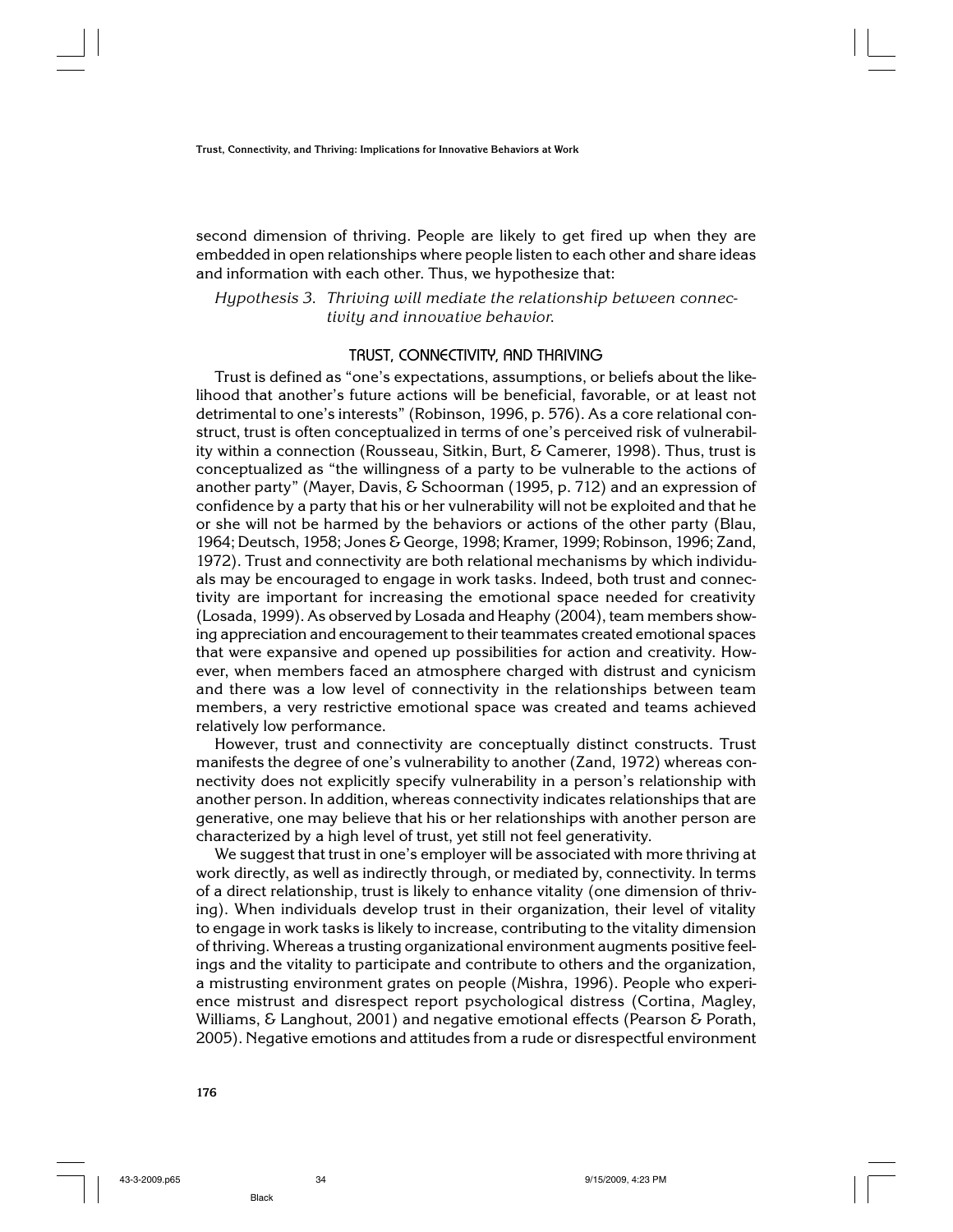ultimately decrease vitality (Porath & Erez, 2008). Trust in one's employer is also likely to enable more learning at and through work (the second dimension of thriving) because people recognize the psychological contract (Rousseau, 1989; Rousseau & Parks, 1994) and feel they have the support and encouragement of their employer to take risks and try new things.

We also posit an indirect relationship; namely that connectivity will mediate or explain why trust is associated with more thriving at work. Robinson (1996) theorized that trust in one's employer (organization) is important because it creates a psychological contract or is negatively related to a psychological breach. We argue that trust cultivates both openness and generativity, which are manifestations of connectivity. Trust cultivates an open space where people can exchange ideas, accept the different, as well as a space where they can generate and implement new ideas.

Trust also enhances psychological safety (Edmondson, 2004; Kahn, 1990; May, Gilson, & Harter, 2004) which underpins notions of connectivity. Psychological safety is rooted in relationships characterized by a high level of trust (Edmondson, 1999). Studies have also linked trust and psychological safety to learning, which is one dimension of thriving at work. When individuals do not have trust in their employer, they tend to either shut down or use up valuable cognitive assets while trying to make sense of the environment or how they should respond (Mishra, 1996). Thus, mistrustful environments inhibit openness and generativity and can drain emotional and cognitive resources necessary for learning at and through work(Porath & Erez, 2008). Trust can enhance feelings of efficacy and capability at work (Spreitzer & Mishra, 1999), thus allowing individuals (and groups) to engage in more proactive and risk taking behaviors (Mayer, Davis, & Schoorman, 1995) which can facilitate learning at and through work (Bunderson & Sutcliffe, 2002; Hargadon, 1999). Thus, we posit that trust in one's employer is likely to facilitate openness and generative relationships with other members in the organization which in turn will help the individual to thrive in his or her work.

*Hypothesis 4. Trust in one's employer will be positively related to thriving. Hypothesis 5. Connectivity will mediate the relationship between trust and an employee's sense of thriving.*

# **METHOD**

## SAMPLE AND PROCEDURE

Two hundred and thirty employees were asked to participate in this study. The employees came from different organizations in different industries in Israel. Participants were asked to complete a structured survey at two points in time, with a lag of three weeks between Time 1 and Time 2. We chose a time lag of three weeks because we wanted to examine how trust and connectivity at one point in time influenced thriving at a later point in time — but not have so much time elapse that the participants' life circumstances would have changed in any significant way. Three weeks seemed long enough for respondents not to remember their original answers in responding to the thriving and innovative work behavior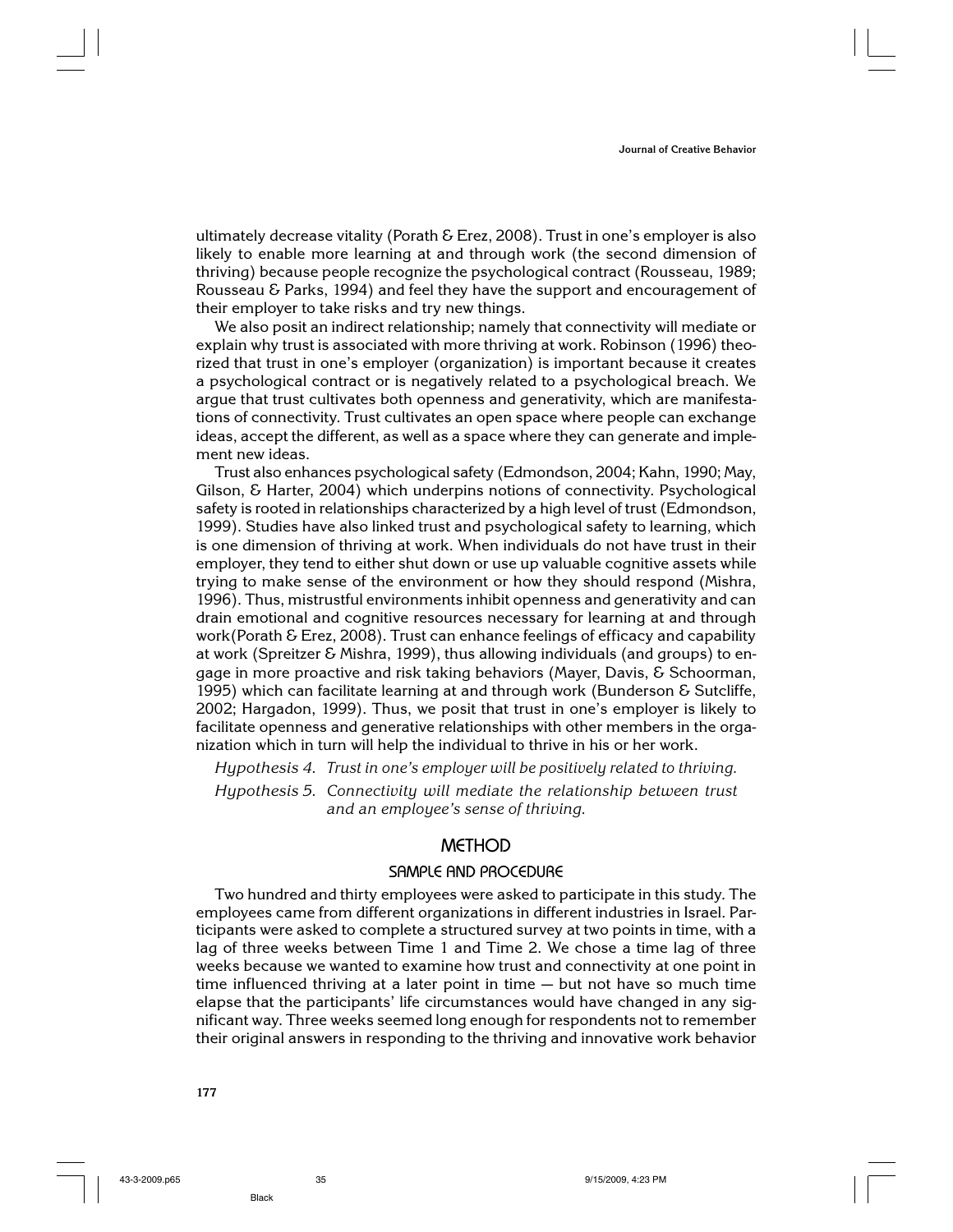measures. The average time for completing each questionnaire was about 15 minutes. Respondents selected a unique and anonymous identifier so that we could match the same respondent's completed questionnaires from Time 1 with that from Time 2, and to preserve anonymity.

We received 194 surveys. However, because of missing data we focused on only the 172 surveys of employees who completed the two surveys, representing a response rate of 74.78%. The missing cases were due to people failing to respond to one or items in the survey. The respondents' average age was 32.73 years (s.d. 8.43), and their average job tenure was 5.16 years (s.d. 6.02). Fiftyone percent of the respondents were female, and 55 percent were living with a spouse. Thirty-one percent of the participants held a high school or diploma degree, 50.8% held a Bachelor's Degree, while the remainder of the participants held a Master's degree or above.

### **MEASURES**

The Appendix presents all the items for the survey variables.

*Innovative work behaviors.* We used the 6-item scale developed by Scott and Bruce (1994) designed to assess employee innovative behaviors at work. Employees were asked to report on the extent to which they engage in and display innovative behaviors at work. Sample items were (1) "I seek out new technologies, processes, techniques, and/or product ideas at work" and (2) "I generate creative ideas at work". Responses were made on a five-point Likert-type scale ranging from  $1 =$  "not at all" to  $5 =$  "to an exceptional degree". Results of factor analysis on all measurement items used in this study showed that all items pertaining to innovative work behavior loaded onto one factor with an eigenvalue of 4.61, accounting for 14.88 percent of the variance and having factor loadings ranging from .74 to .82.

*Thriving.* Thriving refers to a process of human growth manifest in both learning and vitality (Spreitzer, Sutcliffe, Dutton, Sonenshein, & Grant, 2005). Consistent with this definition, we used three items to measure learning at and through work (sample item: "To what extent do you learn new things at work?") and 8 items used in Atwater and Carmeli's (2009) study to measure feelings of vitality or energy at work (sample item: "I feel active and energetic at work"). Responses were made on a five-point Likert-type scale ranging from  $1 =$  "not at all" to  $5 =$  "to an exceptional degree". Results of factor analysis on all measurement items used in this study showed that all items pertaining to thriving loaded onto two factors. The first factor consisted of the vitality items, with an eigenvalue of 5.78, accounting for 52.56 percent of the variance and having factor loadings ranging from .80 to .86. The second factor consisted of the three learning items, with an eigenvalue of 2.85, accounting for 25.92 percent of the variance and having factor loadings ranging from .81 to .92. However, because learning and vitality are both elements of the higher order construct thriving, like Spreitzer, Cobb and Stevens (2007), we modeled thriving as a second-order construct which is manifested by two firstorder constructs: learning and vitality (see Figure 1). The Cronbach's alpha for thriving was .94.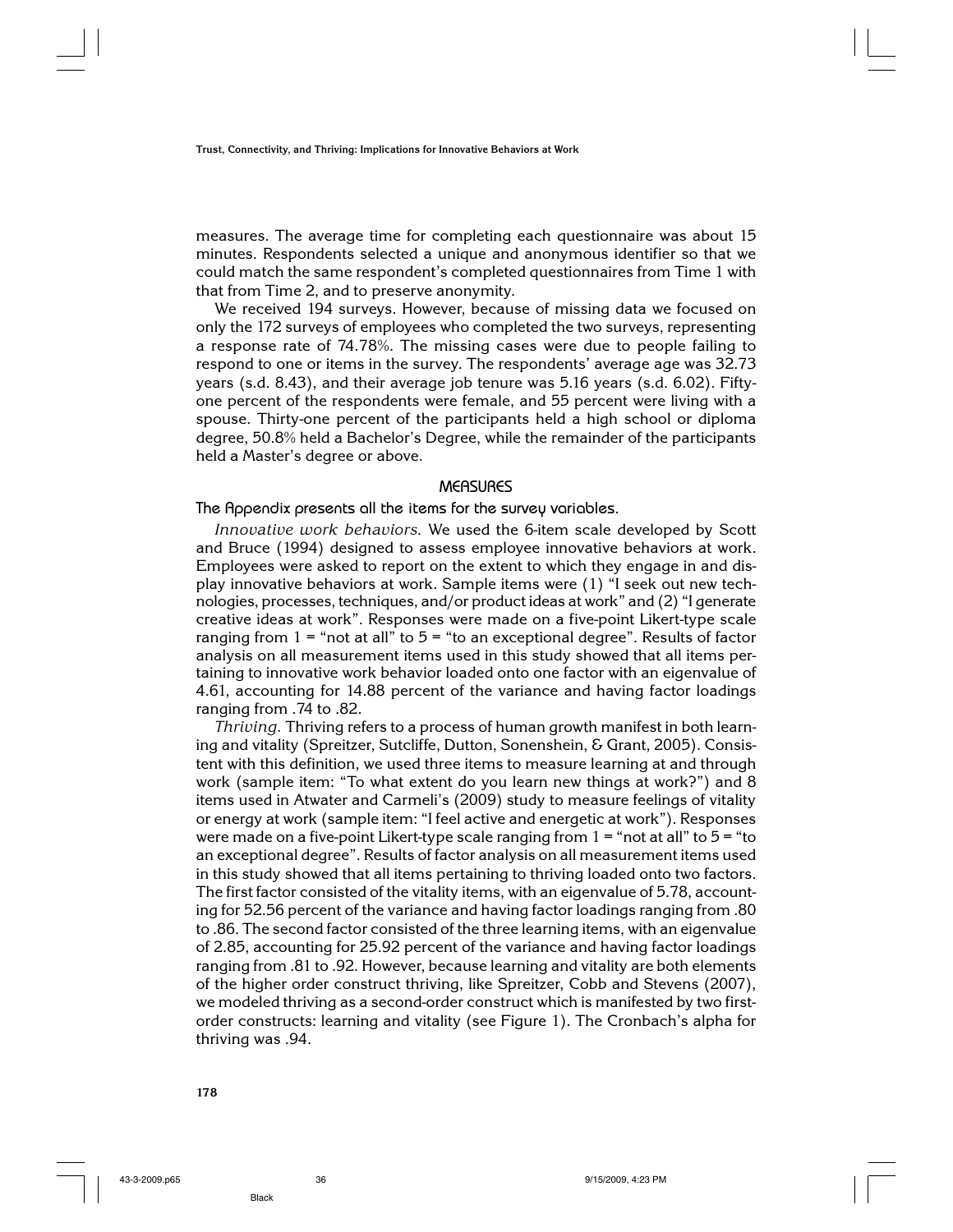*Connectivity.* To measure connectivity, we found the concept of high quality connection to be relevant (Losada, 1999; Losada & Heaphy, 2004). This concept indicates relationships reflecting generativity and openness to new ideas and influences (Dutton & Heaphy, 2003). To assess the degree of connectivity members have with each other in the organization we constructed four items to measure openness in a relationship (sample item: "We have very open relationships") and three items to measure the degree to which a relationship is generative (sample item: "The relationships we have enable us to generate new things"). Responses were made on a five-point Likert-type scale ranging from  $1 =$  "not at all" to  $5 =$  "to an exceptional degree". Results of a factor analysis on all measurement items used in this study showed that all items pertaining to connectivity at work loaded onto one factor with an eigenvalue of 4.95, accounting for 15.96 percent of the variance and having factor loadings ranging from .68 to .78. The Cronbach's alpha for this measure was .93.

*Trust in one's employer.* To assess trust in one's employer, we used four items of the scale developed and validated by Robinson (1996). Respondents were asked to report on the extent to which there is trust in the relationship between them and their employer. A sample item is "In general, I believe my employer's motives and intentions are good." Responses were made on a five-point Likert-type scale ranging from  $1 =$  "not at all" to  $5 =$  "to an exceptional degree". Results of factor analysis on all measurement items used in this study showed that all items pertaining to trust loaded onto one factor with an eigenvalue of 3.11, accounting for 10.03 percent of the variance and having factor loadings ranging from .73 to .85. The Cronbach's alpha for this measure was .87.

*Control Variables.* We controlled for organizational tenure because the work domain expertise that comes with tenure (Oldham & Cummings, 1996; Tierney & Farmer, 2004) may account for variance in innovative behaviors. We also controlled for age because previous research suggests that older workers who have been with a company for some time often are less innovative in their work people tend to become set in their ways over time (Janssen, 2004). In addition we controlled for educational level since previous research indicates that people with lower educational attainment may have less positive attitudes toward their work. Following Carmeli and Schaubroeck's (2007) study, we also controlled for gender differences ( $1$  = Female,  $0$  = Male) because they may account for variation in the degree to which men and women are involved in innovative work. Finally, although previous research has suggested that some level of creative and innovative behavior is required for almost any job (Shalley, Gilson, & Baum, 2000; Unsworth, 2001), others (Gilson & Shalley, 2004) note the need to control for jobs that require a high level of creative and innovative behaviors by constructing a dummy variable (jobs that require high level of innovative behaviors = 1 and jobs that require low level of creative and innovative behaviors = 0). We obtained information about the jobs held by each participant. Consistent with previous research, managers, engineers, programmers, analysts, physicists, marketing employees, physicians and consultants and TV content specialists were considered as having jobs that require more creativity and innovation at work.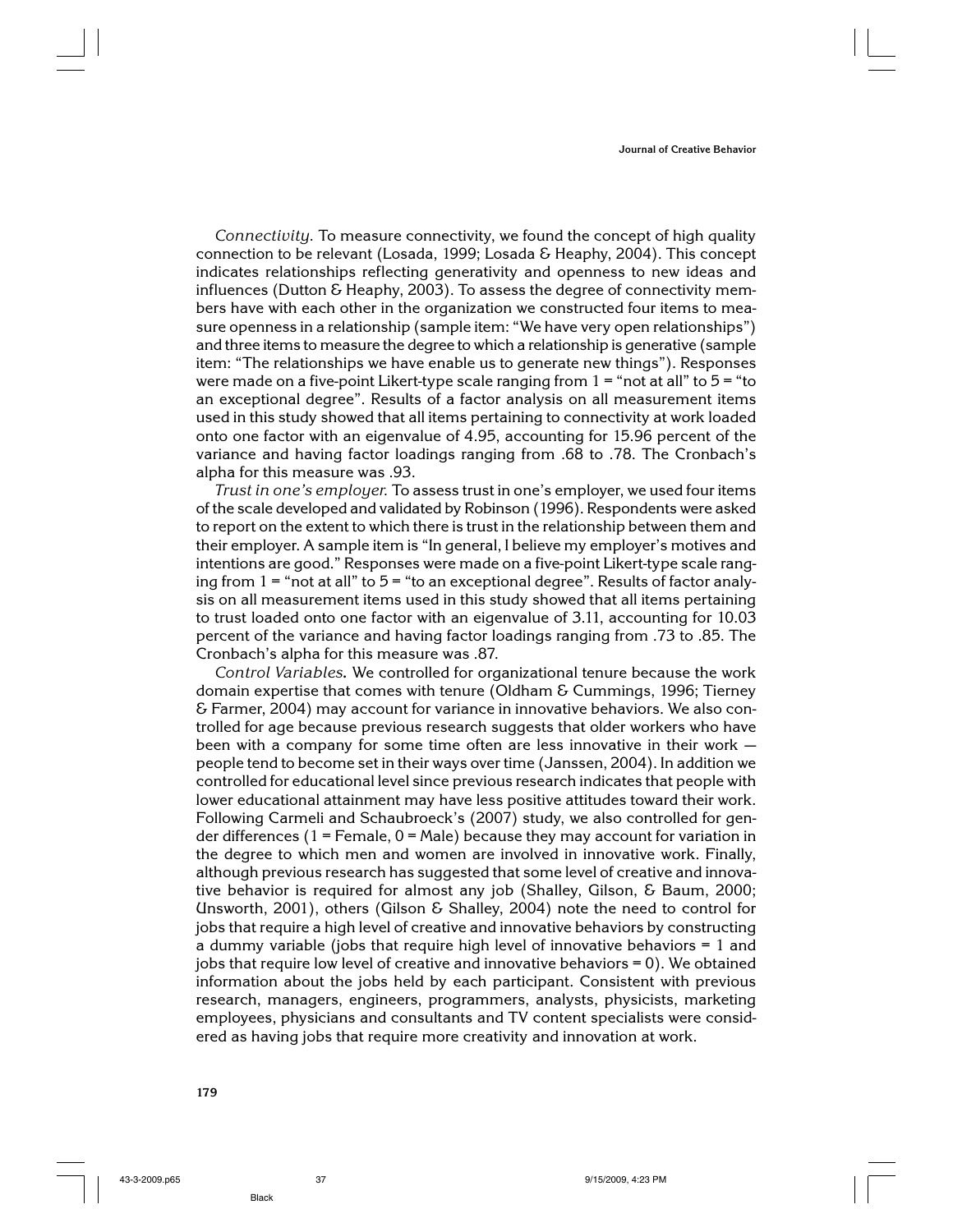### Data Analyses

To estimate the research model, we used structural equation modeling (SEM) (Bollen, 1989), employing AMOS 6 software (Arbuckle, 2003). We followed the two-step approach to SEM outlined by Anderson and Gerbing (1988) in which construct validity was assessed using confirmatory factor analysis followed by a comparison of a sequence of nested structural models. To overcome problems associated with using a single goodness-of-fit index in SEM (Medsker, Williams, & Holahan, 1994), we used several goodness-of-fit indices in assessing the fit of the research model (Joreskog & Sorbom, 1993; Kline, 1998). These fit indices include the Chi-square statistic divided by the degrees of freedom  $(\chi^2/\text{df})$ ; Incremental Fit Index (IFI), Comparative Fit Index (CFI), Tucker-Lewis coefficient (TLI), and Root Mean Square Error of Approximation (RMSEA). As suggested in the literature (Joreskog & Sorbom, 1993; Kline, 1998), the following criteria of goodness-of-fit indices were used to assess the model-fit: the  $\chi^2/d$ f ratio is recommended to be less than 3; the values of RFI, NFI, CFI, and TLI are recommended to be greater than .90; RMSEA is recommended to be up to .05, and acceptable up to .08.

# RESULTS

The means, standard deviations, reliabilities and correlations among the research variables are presented in Table 1. Consistent with our hypotheses, the bivariate correlations indicate that innovative work behavior is positively related to thriving, (*r* = .66, *p* < .001), connectivity (*r* = .49, *p* < .001), and trust (*r* = .27, *p* < .001). The results also show that trust is positively associated with both connectivity (*r* = .56, *p* < .001) and thriving (*r* = .44, *p* < .001). We also found that there is a positive relationship between connectivity and thriving (*r* = .68, *p* < .001)

|                                 | Mean  | -SD  | -1                   | $\mathbf{2}$ | 3               | 4      | 5        | 6        | 7        | 8     |
|---------------------------------|-------|------|----------------------|--------------|-----------------|--------|----------|----------|----------|-------|
| 1. Gender<br>$(1 =$ Female $)$  |       |      |                      |              |                 |        |          |          |          |       |
| 2. Age                          | 32.73 | 8.43 | $-.13$               |              |                 |        |          |          |          |       |
| 3. Education                    | 2.66  | 1.03 | $-.04$               | $-.03$       |                 |        |          |          |          |       |
| 4. Organizational<br>tenure     | 5.16  | 6.02 | $-.12$               |              | $.65***$ -.27** |        |          |          |          |       |
| 5. Trust                        | 3.70  | .92  | $-.11$               | $-.07$       | $.18^*$         | $-.10$ | (.87)    |          |          |       |
| 6. Connectivity                 | 3.66  | .80  | $-.17^*$             | $-.01$       | $.22^{**}$      | $-.05$ | $.56***$ | (.93)    |          |       |
| 7. Thriving                     | 3.48  | .84  | $-.21$ <sup>**</sup> | .06          | $.16*$          | .04    | $.44***$ | $.68***$ | (.94)    |       |
| 8. Innovative work<br>behaviors | 3.12  | .89  | $-.32***$            | .14          | .14             | .08    | $.27***$ | $.49***$ | $.66***$ | (.92) |

TABLE 1. Means, Standard Deviations (SD), and Correlations.

Notes:  $N = 172$ , Alpha reliabilities appear in parentheses. \* *p* d" .05, \*\**p* d" .01, \*\*\**p* d" .001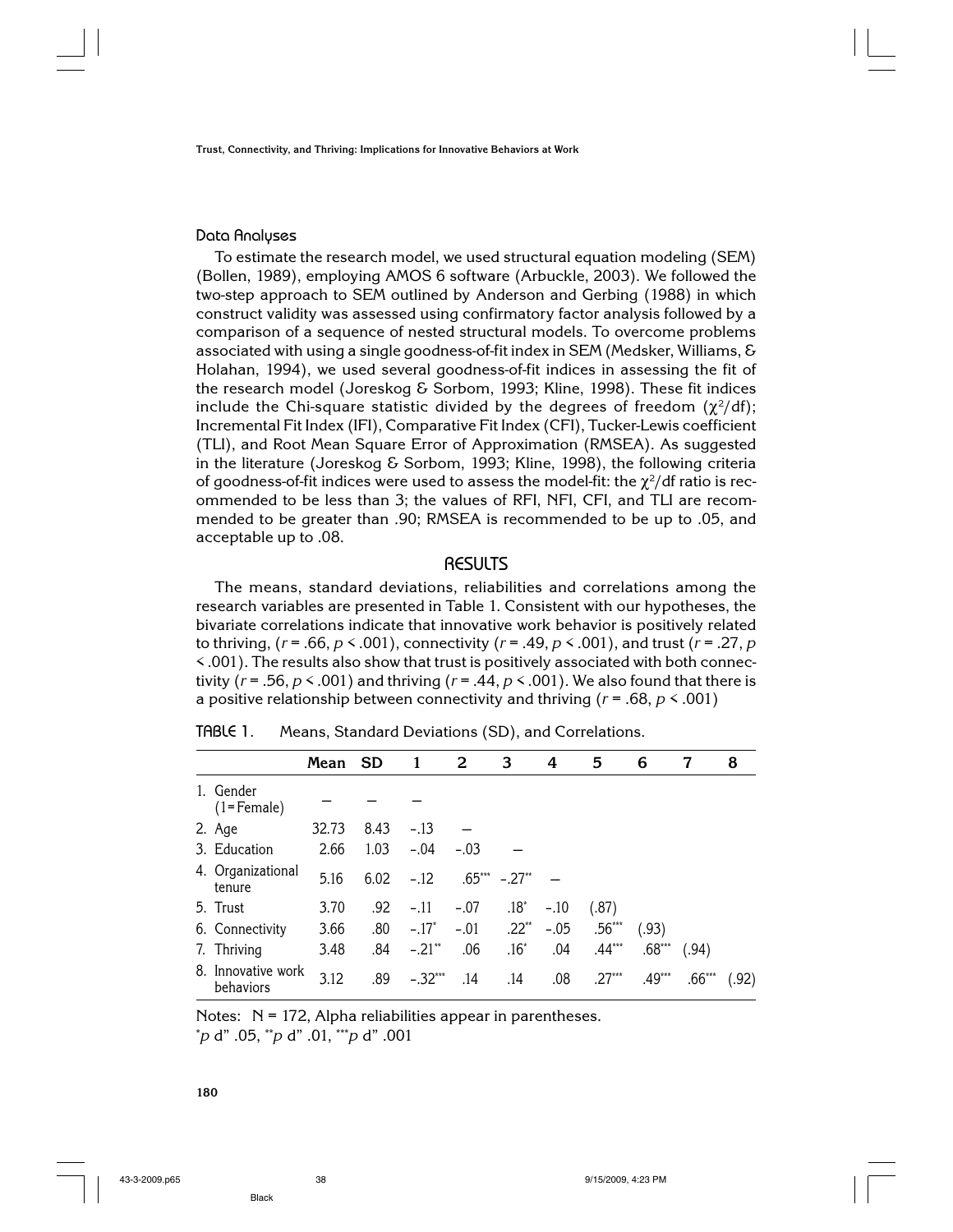### Preliminary Analyses

Prior to testing the proposed model, we sought to show evidence of the construct validity of the exogenous and endogenous variables. Using confirmatory factor analysis (CFA), a second-order measurement model was tested to assess whether each of the measurement items would load significantly onto the scales with which they were associated. The results of the overall CFA showed acceptable fit with the data; a Chi-square of 889.3 with 349 degrees of freedom, and other goodness-of-fit statistics (CFI = .88; IFI = .88; TLI = .86; RMSEA = .08) were obtained. Standardized coefficients from items to factors ranged from .72 to .92. In addition, the results for the CFA indicated that the relationship between each indicator variable and its respective construct was statistically significant ( $p \le$ .01), establishing the posited relationships among indicators and constructs, and thus, convergent validity (see Hair et al., 1998).

We also tested two alternative factor analyzed models. First, we specified a two-factor model where the observed items of both trust and connectivity (both measured at Time 1) were loaded onto one latent factor and the observed items of both thriving and innovative work behaviors (both measured at Time 2) were loaded onto another latent factor. This model tests whether a common method at the two different points in time captures the variation in the measures. The results of this two-factor model generated the following fit indices: a Chi-square of 1934.71 with 353 degrees of freedom, and CFI = .65; IFI = .65; NFI = .61; TLI = .591; RMSEA = .15. We also explored a one-factor model where all observed items were loaded onto the same latent variable. This model is expected to capture the extent of common method variance overall. The results of the one-factor model yielded the following fit indices: a Chi-square of 2097.3 with 354 degrees of freedom, and CFI = .61; IFI = .61; NFI = .57; TLI = .58; RMSEA = .16. The relatively poor fit of both of these alternative models indicates that the hypothesized second-order measurement model fits the data well and thus we could move forward with the tests of our hypotheses.

#### Model Comparisons and Hypothesis Tests

Trust, connectivity, thriving and innovative work behaviors are multi-item latent constructs, and therefore we used maximum likelihood SEM to test the model. We evaluated the fit using the various fit indices described above as well as the significance of the completely standardized path estimates (Joreskog & Sorbom, 1993; Bollen, 1989).

We first compared the hypothesized research model shown in Figure 1 (which we will refer to as Model 1) with the same model with two additional paths from (a) trust to thriving and (b) connectivity to innovative work behaviors (which we will refer to as Model two). Thus, we compared the hypothesized fully mediated relationship (Model 1) to an alternative partially mediated set of relationships (Model 2). In addition, we compared Model one with a model in which we drew, in addition to the added paths of Model 2, a path from trust to innovative work behaviors (which we will refer to as Model 3).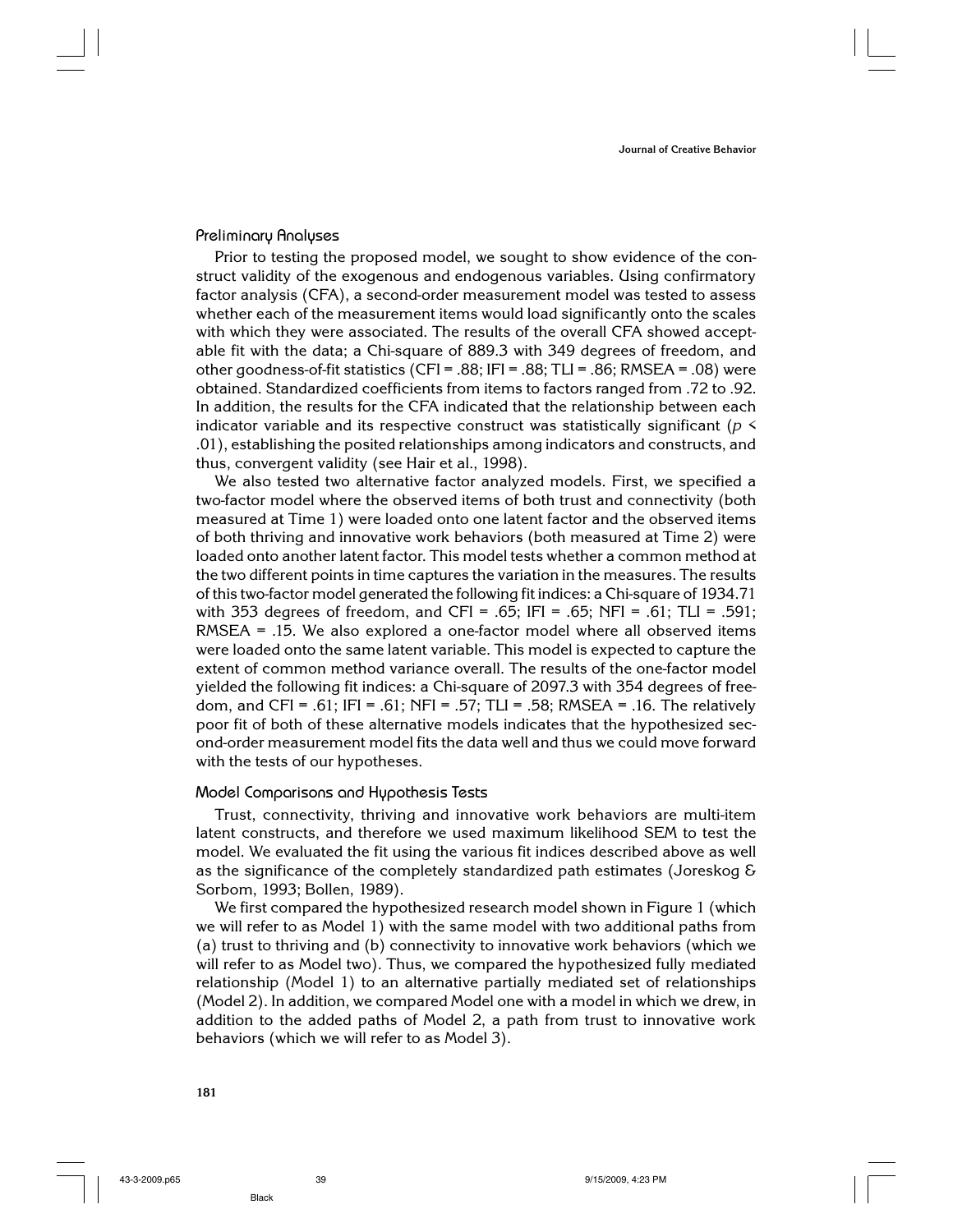

Ovals show latent variables. For clarity, the indicators (items) of the variables are not shown. Statistics are standardized parameters.

# FIGURE 2. Results of the Hypothesized Model: Relationships between Trust, Connectivity, Thriving, and Engagement in Innovative Work.

The results of the research model (Model 1) in Figure 2 showed good fit with the data; a Chi-square of 625.98 with 346 degrees of freedom, and other goodness-of-fit statistics (CFI = .94; IFI = .94; TLI = .93; RMSEA = .06) were obtained. Values of .90 and above on TLI is desirable, and the value of .06 on RMSEA provides evidence that the model fits the data well. The results indicate significant paths from (a) trust to connectivity  $(.56, p \le .001)$ , (b) connectivity to thriving (.76, *p* < .001), and (c) thriving to innovative work behavior (.71, *p* < .001). The model explained 51 percent of the variance in innovative work behaviors.

The results of Model 2, which posited partial mediation by adding two paths from (a) trust to thriving and (b) connectivity to innovative work behaviors, yielded similar goodness-of-fit statistics: a Chi-square of 624.31 with 344 degrees of freedom;  $CFI = .94$ ;  $IFI = .93$ ;  $TLI = .93$ ;  $RMSEA = .06$ . However, the two new paths from (a) trust to thriving and (b) connectivity to innovative work behaviors were not significant (.003,  $p = .97$ ; -.18,  $p = .24$ , respectively). Thus, the more parsimonious Model 1 was preferred.

Next, we also compared Model 1 to the second alternative non-mediated model (Model 3) in which three additional paths were specified (a) trust to thriving, (b) trust to innovative work behaviors, and (c) connectivity to innovative work behaviors. A Chi-square of 622.503 with 343 degrees of freedom and other fit-of-indices  $(CFI = .94; IFI = .94; TLI = .93; RMSEA = .06)$  were obtained. These goodness-offit indices are similar to those of Model one. However, none of the newly added paths were significant: (a) trust to thriving  $(.05, p = .57)$ , (b) trust to innovative work behaviors  $(-.12, p = .18)$ , and (c) connectivity to innovative work behaviors  $(-.12, p = .46)$ . We accordingly accepted the theoretical model (Model 1), which is shown in Figure 1, as the most parsimonious (Anderson & Gerbing, 1988). We also used Model 1 as the benchmark (e.g., comparison group) for all other models and compared chi-square differences. Results indicate that the differences between Model 1 and both alternative models were not significant. In addition, as explained below, consistent with rules of model parsimony, the data of Model 1 support full mediation and thus this model was selected.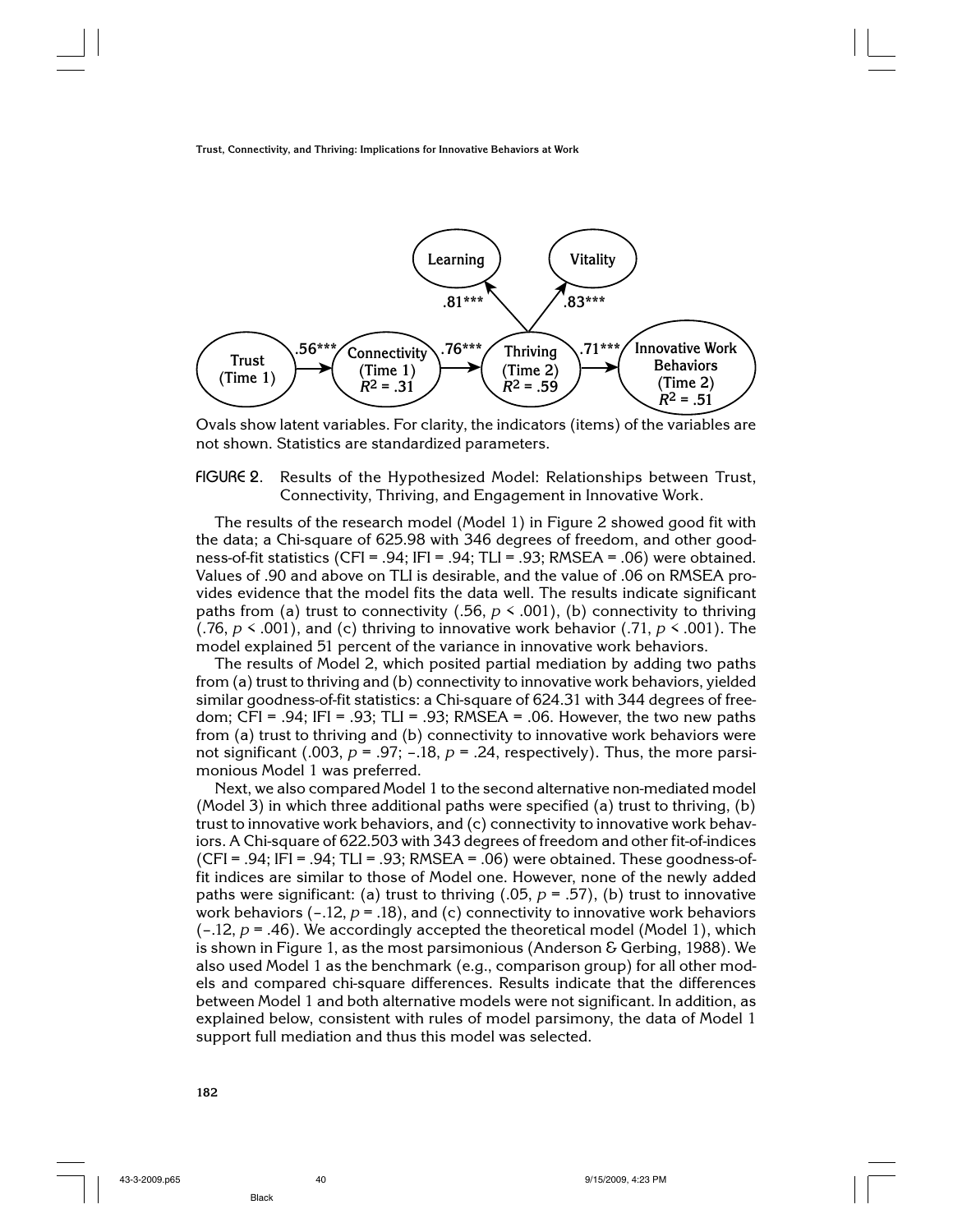The results also meet the guidelines for testing mediation as outlined by Baron and Kenny (1986) and more recently modified and stipulated in Kenny, Kashy and Bolger's (1998) paper. Following MacKinnon et al. (2002), we simultaneously tested the significance of both the path from an initial variable to a mediator and the path from the mediator to an outcome as this approach provides, relative to other approaches, the best balance of type I error rates and statistical power.

As described above, the hypothesized mediation model (Figure 1) showed that all paths were significant: (1) the path from trust to connectivity  $(.56, p \le .001)$ , (2) the path from connectivity to thriving  $(.76, p \le .001)$ , and (3) the path from thriving to innovative work behaviors  $(.71, p \le .001)$ . The findings of Model 3 indicate that the paths from (1) trust to thriving  $(.05, p = .57)$ , (2) trust to innovative work behaviors  $(-.11, p = .18)$ , and (3) connectivity to innovative work behaviors  $(-.12, p = .46)$  were not significant while the specified mediators,  $(1)$ connectivity for the relationship between trust and thriving and (2) thriving for the relationship between connectivity and innovative work behaviors, remained significant (.76, *p* < .001, and ,79, *p* < .001). Hence, these results support Hypothesis 3, which posited that the relationship between connectivity and employee innovative work behaviors would be mediated by thriving, as well as Hypothesis 5, which predicted that connectivity would mediate the relationship between trust and employee sense of thriving.

To further evaluate our mediation model, we followed Shrout and Bolger's (2002) recommendation to conduct bootstrap analyses in order to provide a more rigorous test of whether the mediated effects found in the model were statistically significant. The analysis tested the mediating effect of (1) connectivity in the relationship between trust and thriving, and (2) thriving in the relationship between connectivity and innovative work behaviors. The results of 1,000 usable bootstrap samples that were obtained show that none of the 1,000 usable bootstrap samples had a value less than zero, indicating that the mediated effects observed earlier were significant (Bollen-Stine bootstrap *p* = .001).

In addition, we tested the effects of the control variables on the innovative work behaviors in a regression analysis. The results indicate no significant effect of age, tenure, education or jobs that require a high level of innovation on innovative work behaviors. However, we found a significant effect of gender on innovative work behaviors, suggesting that compared to women, men reported a higher level of engagement in innovative work.

### Additional Analyses

We also contrasted the model across jobs that require more and less creativity. To test these potential differences we created a dummy variable  $(1 = more cre$ ative job and 0 = less creative job). Because of this split two small samples were created. Thus, we used path analysis to test our model.

In the sample consisting of employees in more creative jobs  $(N = 60)$ , the results of the path analysis model of Trust  $\rightarrow$  Connectivity  $\rightarrow$  Thriving  $\rightarrow$  Innovative Work Behaviors, when controlling for age and tenure, showed good fit with the data. A Chi-square of 10.4 with 9 degrees of freedom and other fit-of-indices  $(CFI = .92; IFI = .97; TLI = .96; RMSEA = .05)$  were obtained. The relationship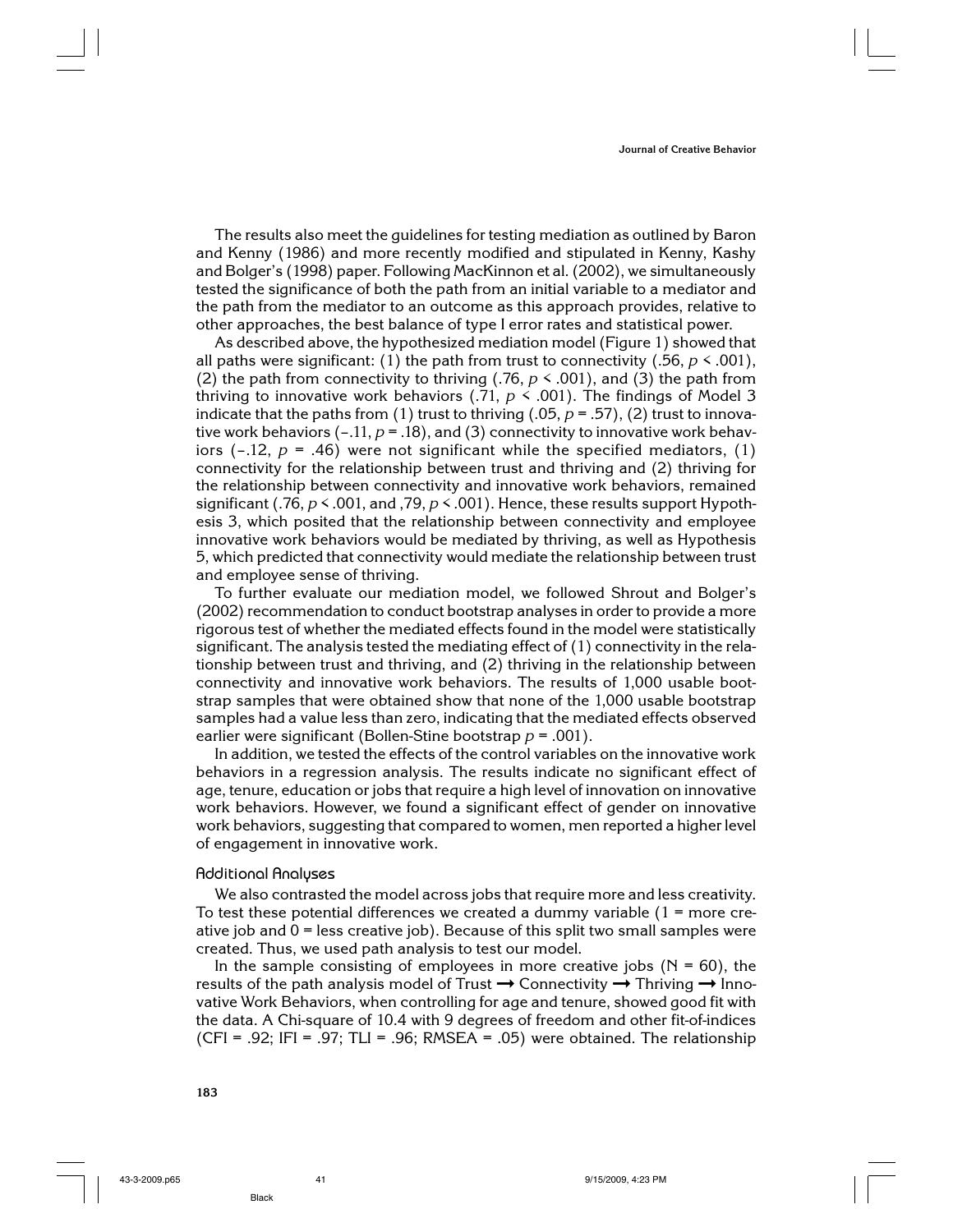between trust and connectivity was positive and significant (.44, *p* < .001). Connectivity was significantly related to thriving (.45, *p* < .001), and thriving was significantly associated with innovative work behaviors (.52, *p* < .001).

In the sample consisting of employees in less creative jobs ( $N = 112$ ), the results of the path analysis model of Trust  $\rightarrow$  Connectivity  $\rightarrow$  Thriving  $\rightarrow$  Innovative Work Behaviors, when controlling for age and tenure, showed good fit with the data. A Chi-square of 11.2 with 9 degrees of freedom and other fit-of-indices  $(CFI = .99; IFI = .99; TLI = .98; RMSEA = .045)$  were obtained. The relationship between trust and connectivity was positive and significant (.57, *p* < .001). Connectivity was significantly related to thriving  $(.69, p \lt .001)$ , and thriving was significantly associated with innovative work behaviors (.61, *p* < .001).

The findings of these two separate models indicate the importance of trust and connectivity in fostering thriving, which, in turn, is a key to facilitating innovative work behaviors.

## **DISCUSSION**

In this study, we examined the relationship between trust, connectivity (both measured at Time 1) and thriving and innovative work behaviors (both measured at Time 2). To summarize the findings, the SEM results indicate a sequential mediation model in which connectivity mediates the relationship between trust and thriving, and thriving mediates the relationship between connectivity and innovative work behaviors. These findings support the posited research model hypotheses advanced in the theoretical part of this paper.

### THEORETICAL IMPLICATIONS

A key contribution of the current study to the literature is our attempt to bring contextual, cognitive, and affective influences on innovative behavior into a single theoretical model. We provide the first examination of relational antecedents of thriving and their implications for innovative work behaviors. In doing so, we respond to recent calls by Shalley, Zhou and Oldham (2004) for research which examines how mediators (beyond the traditional focus on intrinsic motivation) impact on creative/innovative behaviors at work. These authors explicitly emphasized the need to examine positive affect as one key mediator (2004, p. 945). Our work indeed captures positive affect (i.e., vitality) as one dimension of thriving. In particular, our study and its findings contribute to the literature on thriving, innovative work behaviors, and relational mechanisms at work.

First, our study sheds light and extends previous studies on the outcomes of employee feelings of thriving at work. Prior research on thriving outcomes has focused on in-role outcomes such as task performance as well as extra-role performance such as organizational citizenship behaviors (Porath et al, 2007). However, the current study differs from these previous studies in that we delineate why thriving may also enable more proactive, risk-full behaviors such as creativity and innovation in the workplace. Thriving at work not only enables employees to get their job done well but also increases their capacity to display innovative work behaviors – bringing new ideas to the table, gaining buy-in for these ideas, and creating momentum for implementation.

**184**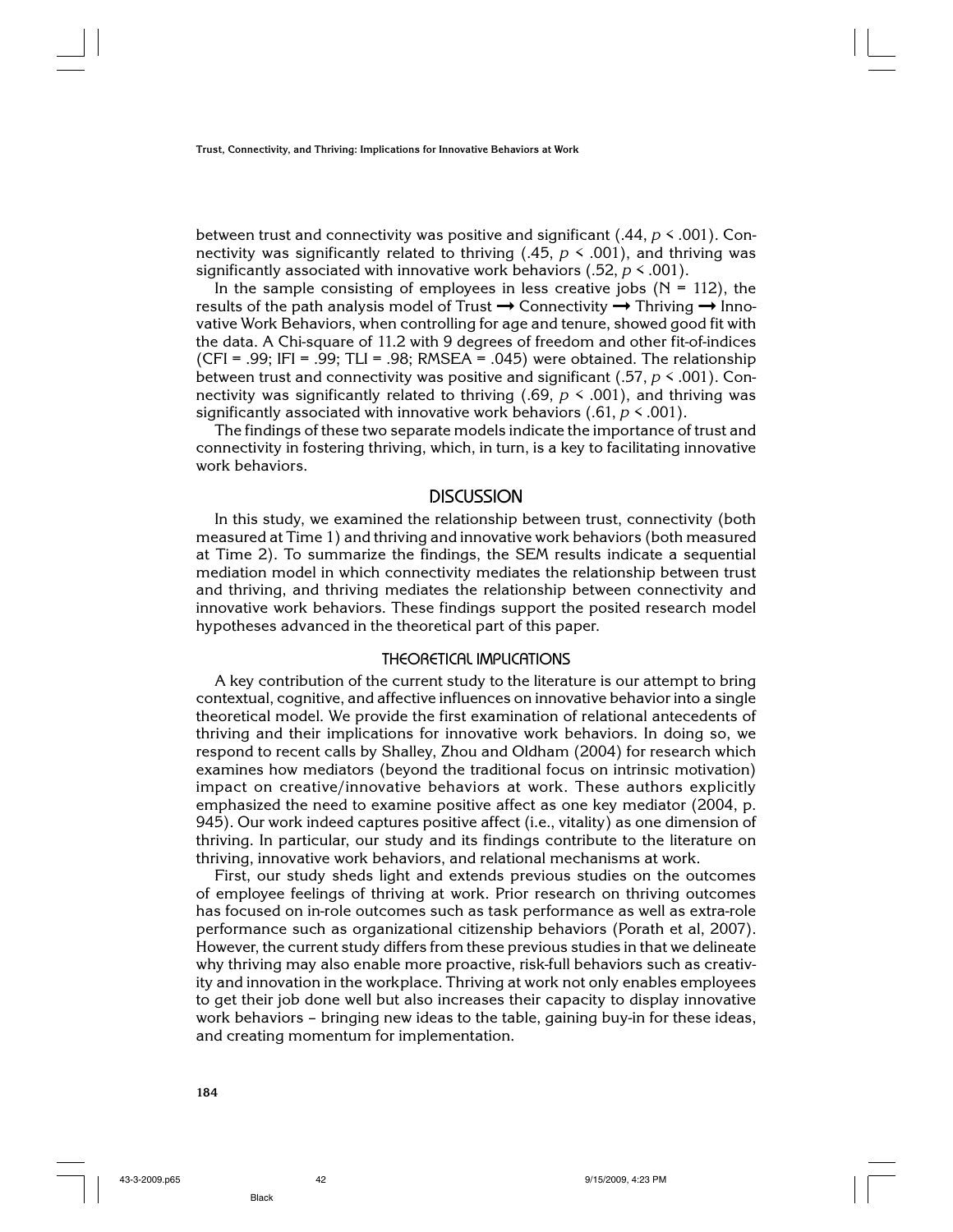Second, the present research also expands the body of knowledge on innovative work behaviors by theorizing a more complex model of work behaviors. Although previous research has indicated that both trust and connectivity are important relational facilitators of innovative and creative behaviors at work, we found that as expected, there is a sequential relationship between trust, connectivity, thriving and innovative work behaviors. Specifically, our findings suggest that there are indirect relationships between trust and thriving (through connectivity) as well as between connectivity and innovative work behaviors (through thriving). This taps both relational and psychological antecedents in explaining the degree to which individuals engage in and display innovative work behaviors.

Third, extant theory and research have tended to focus on the effect of either cognitive antecedents such as creative self-efficacy (Carmeli & Schaubroeck, 2007; Phelan & Young, 2003; Tierney & Farmer, 2002) or affective antecedents (Amabile et al, 2005; Madjar et al, 2002) on creative behaviors at work. We extend this body of research because our study adds credence to the idea that cognitions focused on learning and emotional vitality or energy play an important role in fueling creative and innovative behaviors at work.

Last, our research contributes to a better understanding of the implications of trust in one's employer in augmenting connective relationships, thriving and innovative behaviors at work. Although we did not specifically assess psychological contract, our study suggests that trust in one's employer creates a psychological contract that augments generative relationships with colleagues (i.e., connectivity). This connectivity in relationships between colleagues in an organization is an important factor affecting individual's thriving, which, in turn, facilitates innovative behaviors in the workplace.

# LIMITATIONS AND FUTURE RESEARCH DIRECTIONS

Our study is not without limitations. Using structured survey and self-reports may lead common method bias. It may be argued that employees may espouse theory about the work context and psychological conditions that enable innovative behaviors and thus respond in kind. We have taken several steps to alleviate this concern and performed tests in order to evaluate the extent to which this common method bias problem is severe in the current study. First, our data were collected at two different points in time to attempt to mitigate this problem (Podsakoff, MacKenzie, Lee and Podsakoff (2003). Second, we carried out a confirmatory factor analysis (i.e., the Harman one-factor test) on all items constituting the research measures of the model. The results of this analysis showed clear support for the distinction of the constructs in our model, indicating that no dominant factor has emerged and thus may suggest that response biases may not be severe. Third, we further tested whether there are differences in the level of innovative work behaviors that can be attributed to demographic characteristics (considered as stable and objective data) such as age, tenure and education, and found no significant differences. The only difference we found is between women and men. Fourth, we have tested whether the data were inflated and thus generate problems of multicollinearity. The results of this test indicate that none of the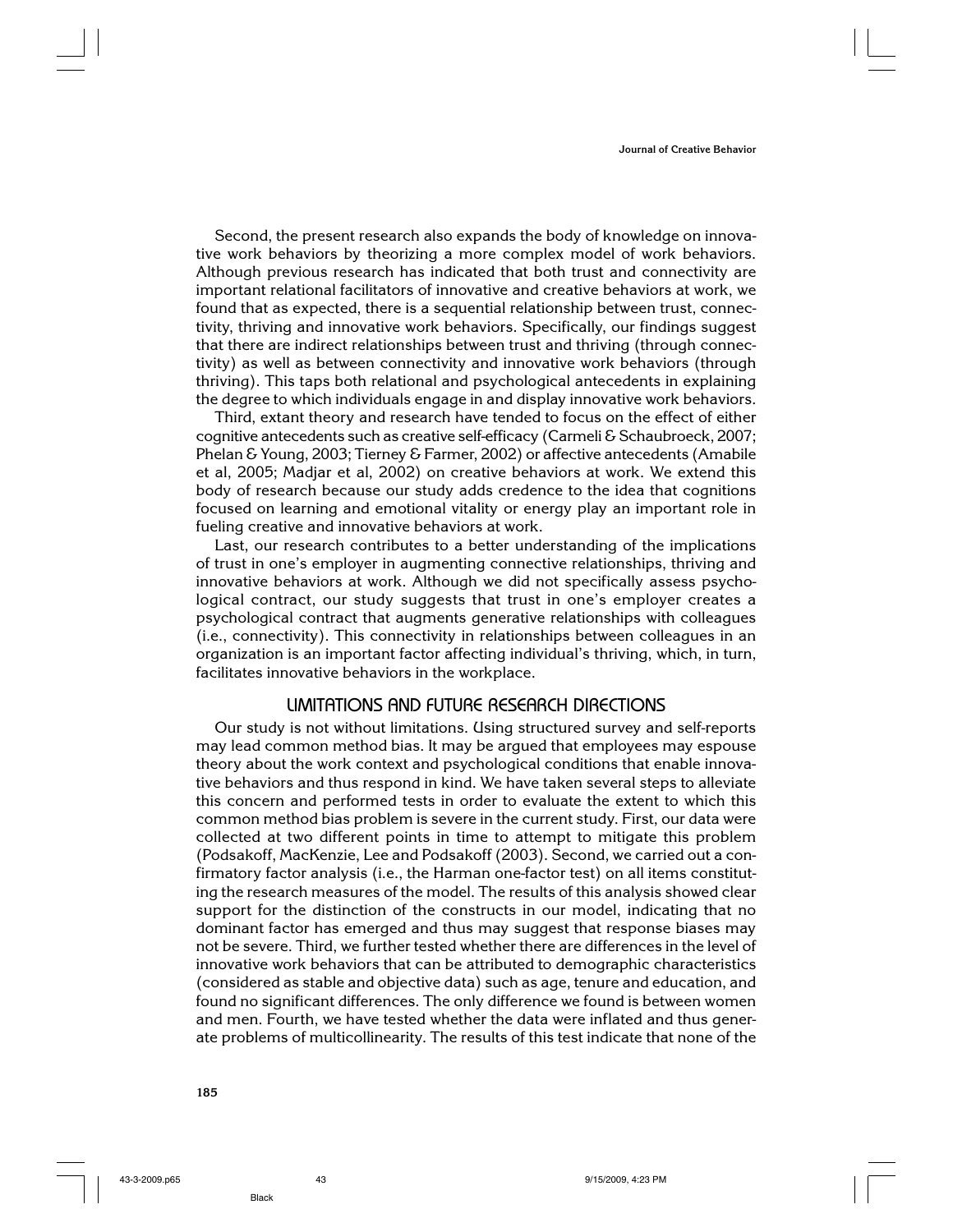independent variables had VIFs greater than the stringent cutoff of 2.5 (the more lenient cutoff is 10) (*cf.* Belsley, Kuh, & Welsch, 1980). Hence, while we cannot rule out the possibility of common method bias, the aforementioned procedures and tests indicate that this issue is not severe in this study. Nevertheless, future research should further alleviate this concern by employing objective measures of innovative work behaviors or at least relevant others' assessments of innovative behavior.

A second limitation is that we did not have a more extensive set of control variables. It is possible that one or more of our constructs could be susceptible to social desirability bias. Furthermore, while we did include a dummy variable for the creativity required in the types of jobs employees held, we had no measure of creative climate. Although we believe that trust and connectivity are key elements of a creative climate, we acknowledge that a creative climate includes other factors such as the organizational values around creative behavior, the evaluation process, rewards for creative output, and group/peer support. Future research should control for these broader elements of creative climate.

A third limitation is the issue of causality. Innovative work behaviors may contribute to people's thriving because creative work tends to be more fun and nonroutine. It may also be the case that when people are thriving at work, they enable more trust and connectivity with those with whom they work. Future research should explore more thoroughly the nature of causality, and the causal direction we argue is inherent to our model, by conducting longitudinal analyses where all variables are measured at multiple points in time. This would clarify the nature of the causal relationships among the variables.

Except for gender, we did not find significant effect of demographic characteristics on innovative behaviors. Our study indicates that men tend to be more engaged in innovative behaviors. This may be explained by the work context in which participants work and the norms and expectations set up by their managers. It might be that in the Israeli cultural context that men are expected to be more innovative at work. This issue, however, needs further research attention in other settings.

### MANAGERIAL IMPLICATIONS

Today's work environment requires more ingenuity and fresh ideas from employees. From new product ideas to better ways to respond to customer needs, to improvements in processes in the workplace, employers demand more of their employees' creativity and innovation (Leana & Barry, 2000; Lovelace, Shapiro, & Weingart, 2001). Organizations can no longer survive by doing more of the same. While we often hear about the impressive benefits and perks that companies like Google or SAS offer their employees to motivate creative and innovative behaviors, this research suggests that there may be cheaper and more sustainable ways to enable employee innovative behaviors. Generative relationships that enable human thriving at work (i.e., learning and vitality) are less expensive alternatives than high priced gourmet meals, workplace concierges, or in-house masseuses.

Other research suggests that younger employees may expect if not demand more opportunities to thrive in their work. Recent commentaries on "millennial"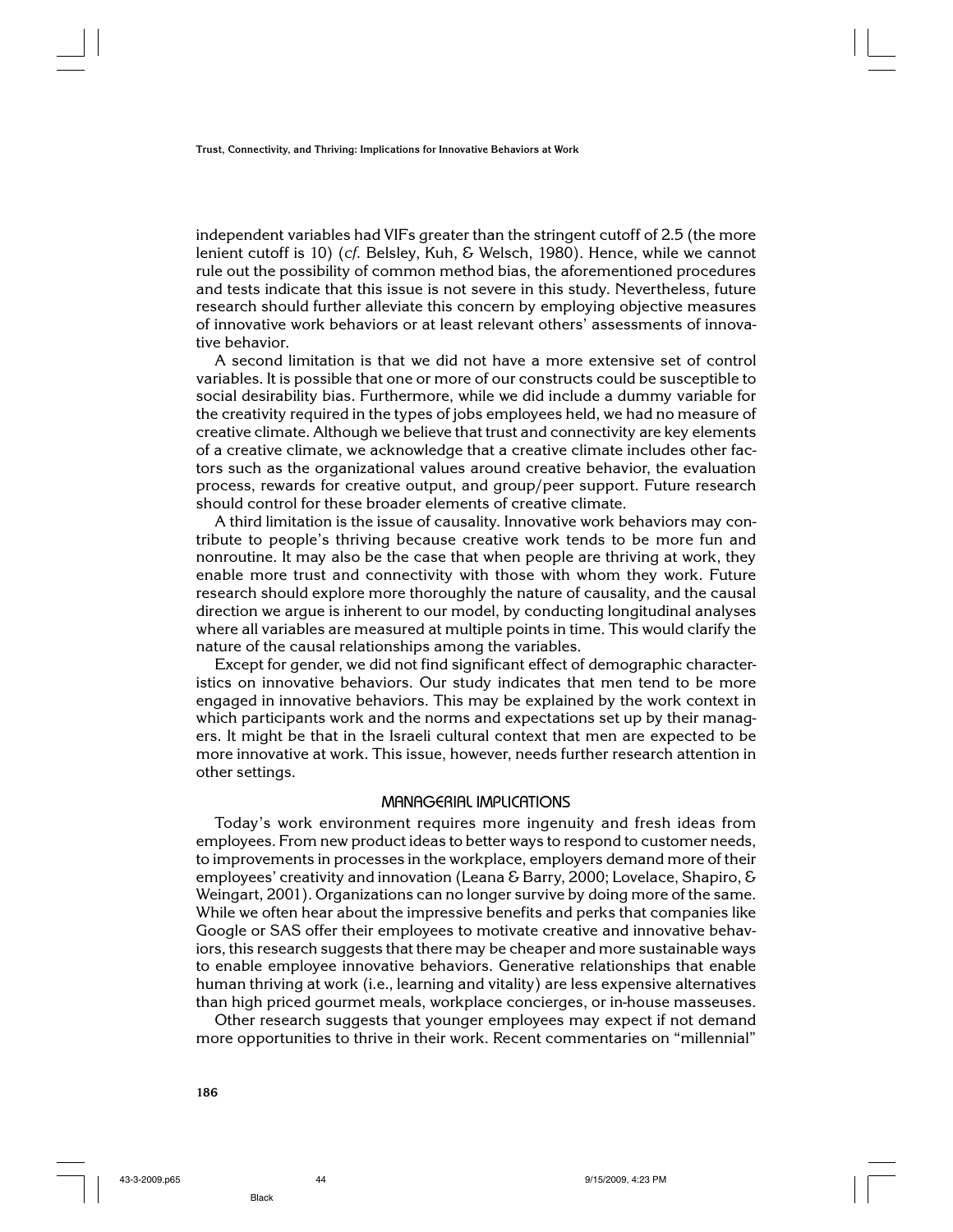employees (those born before 1980) suggest they are looking for work to be a place where they are appreciated and enabled to thrive but not at the expense of their home life or interests. Younger employees may be less interested in career advancement and more concerned with opportunities to grow and develop while having fun at the same time. Thus, these findings on thriving in relation to innovative behavior provide some insights for companies on how to respond to the needs of younger employees.

### **REFERENCES**

- ALBRECHT, T. L. & HALL, B. J. (1991). Facilitating talk about new ideas: The role of personal relationships in organizational innovation. *Communication Monographs*, *58*, 273-288.
- AMABILE, T. M. (1983). *The social psychology of creativity*. New York: Springer-Verlag.
- AMABILE, T. M. (1988). A model of creativity and innovation in organizations. In B. M. Staw & L. L. Cummings (Eds.), *Research in organizational behavior* (Vol. 10, pp. 123-167). Greenwich, CT: JAI Press.
- AMABILE, T. M. (1997). Motivating creativity in organizations: On doing what you love and loving what you do. *California Management Review, 40*, 39–58.
- AMABILE, T. M. (1998). How to kill creativity. *Harvard Business Review*, *76*, 77-87.
- AMABILE, T. M., BARSADE, S. G., MUELLER, J. S., & STAW, B. M. (2005). Affect and creativity at work. *Administrative Science Quarterly, 50*, 367-403.

AMABILE, T. M., CONTI, R., COON, H., LAZENBY, J., & HERRON, M. (1996). Assessing the work environment for creativity. *Academy of Management Journal, 39*(5), 1154–1184.

AMABILE, T., & GRYSKIEWICZ, N. D. (1989). The creative environment scales: Work environment inventory. *Creativity Research Journal, 2*, 231-253.

- ANDERSON, J. C., & GERBING, D. W. (1988). Structural equation modeling in practice: A review and recommended two-step approach. *Psychological Bulletin, 103*, 411-423.
- ARBUCKLE, J. L. (2003). *Amos 5.0 Update to the Amos User's Guide*. Chicago, IL: Smallwaters Corporation.
- ATWATER, L., & CARMELI, A. (2009). Leader-member exchange, feelings of energy and involvement in creative work. *The Leadership Quarterly, 20,* 264-275.

BANDURA, A. (1986). *The social foundations of thought and action*. Prentice-Hall: Englewood Cliffs, NJ.

- BARRON, R. M., & KENNY, D. A. (1986). The moderator mediator variable distinction in social psychological research: Conceptual, strategic, and statistical considerations. *Journal of Personality and Social Psychology, 51*, 1173-1182.
- BELSLEY, D. A., KUH, E., & WELSCH, R. E. (1980). *Regression Diagnostics: Identifying Influential Data and Sources of Collinearit*y. New York: John Wiley and Sons.

BLAU, P. M. (1964). *Exchange and power in social life*. New York: Wiley.

BOLLEN, K. A. (1989). *Structural equations with latent variables*. New York: Wiley.

BROWN, J. S., & DUGUID, P. 1991. Organizational learning and communities of practice: Towards a unified theory of working, learning and innovation. *Organization Science, 2*, 40-57.

BROWN, S. L., NESSE, R. M., VINOKUR, A. D., & SMITH, D. M. (2003). Pro-viding social support may be more beneficial than receiving it: Results from a prospective study of mortality. *Psychological Science, 14*, 320-327.

BUNDERSON, J. S., & SUTCLIFFE, K. M. 2002. Comparing alternative conceptualizations of functional diversity in management teams: Process and performance effects. *Academy of Management Journal, 45*, 875-893.

CARLSON, M., CHARLIN, V., & MILLER, N. 1988. Positive mood and helping behavior: a test of six hypotheses. *Journal of Personality and Social Psychology*, *55,* 221-229.

CARMELI, A., BRUELLER, D., & DUTTON, J.E. (2009). Learning behaviours in the workplace: The role of high-quality interpersonal relationships and psychological safety. *Systems Research and Behavioral Science*, *26*, 81-98.

CARMELI, A., & SCHAUBROECK, J. (2007). The influence of leaders' and other referents' normative expectations on individual involvement in creative work. *The Leadership Quarterly, 18*, 35-48.

CARMELI, A., & TISHLER, A. (2004). The relationships between intangible organizational elements and organizational performance. *Strategic Management Journal, 25*, 1257-1278.

CORTINA, L. M., MAGLEY, V. J., WILLIAMS, J. H., & LANGHOUT, R. D. (2001). Incivility in the workplace: Incidence and impact. *Journal of Occupational Health Psychology, 6*, 64-80.

DELBECQ, A. & MILLS, P. K. (1985). Managerial practices that enhance innovation. *Organizational Dynamics, 14*: 24-34. DEUTSCH, M. (1958). Trust and suspicion. *Journal of Conflict Resolution, 2*, 265-279.

DUTTON, J. E. (2003). *Energize your workplace*. San Francisco: Jossey-Bass.

DUTTON, J. E., & HEAPHY, E. D. (2003). The power of high-quality connections at work. In K.S. Cameron, J. E. Dutton, & R. E. Quinn (Eds.), *Positive organizational scholarship* (pp. 263-278). San Francisco: Berrett-Koehler Publishers.

**187**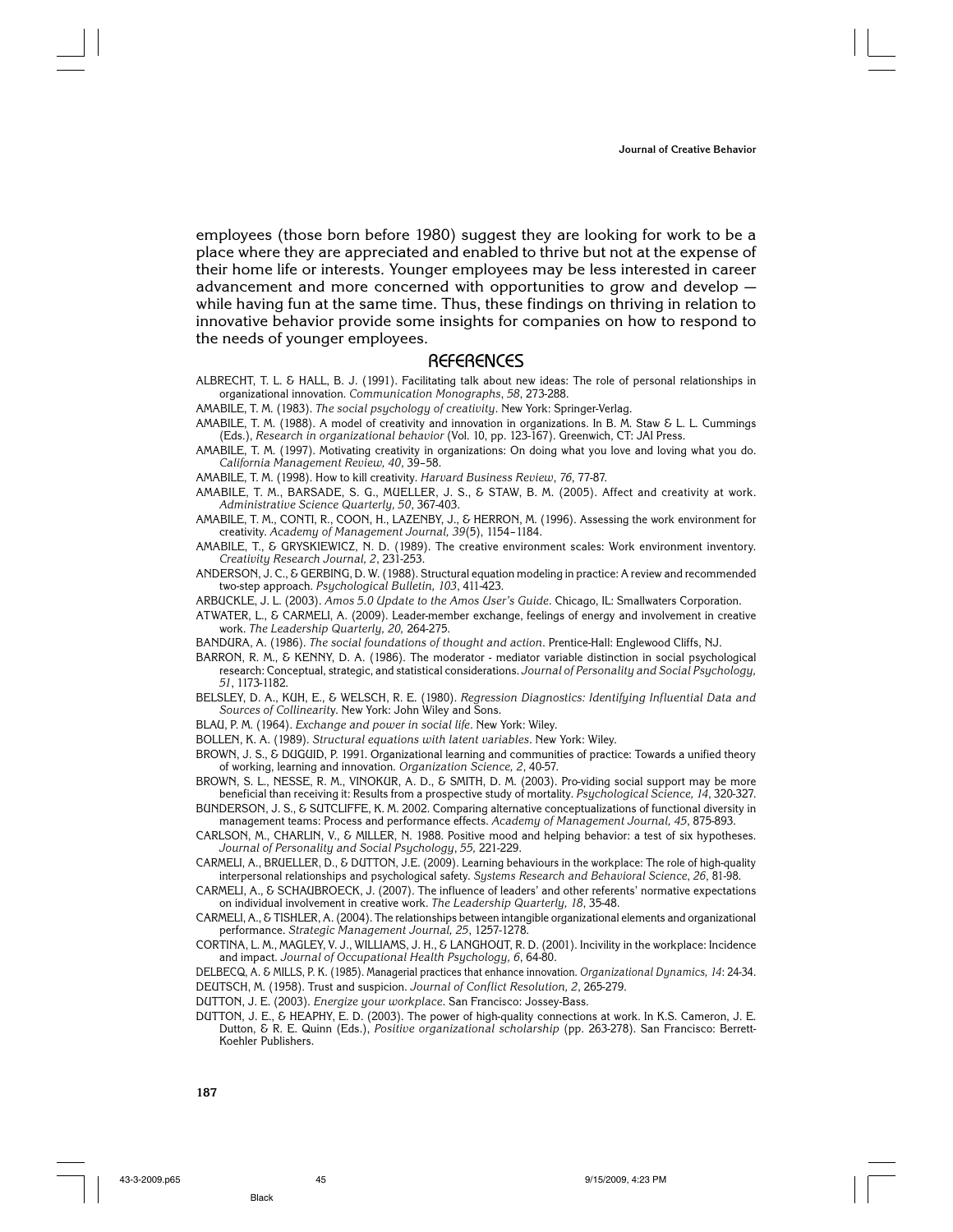DUTTON, J. E., ASHFORD, S., O'NEILL, R., & LAWRENCE, K. (2001). Moves that matter: Issue selling and organizational change. *Academy of Management Journal, 4*, 716-737.

EDMONDSON, A. C. (1999). Psychological safety and learning behavior in work teams. *Administrative Science Quarterly, 44*, 350-383.

- EDMONDSON, A. C. (2004). Psychological safety, trust, and learning in organizations: A group-level lens. In R. Kramer & K. Cook (Eds.), *Trust: Emerging perspectives, enduring questions* (pp. 239-272)*.* New York: Russell Sage.
- FILIPOWITZ, A. (2006). From positive affect to creativity: The surprising role of surprise. *Creativity Research Journal*, *18*, 141-152.

FINKE, R. A. (1996). Imagery, creativity and emergent structure. *Consciousness and Cognition*, *5,* 381-393.

FOSTER, R. N., & KAPLAN, S. (2001). *Creative destruction: Why companies that are built to last underperform the market — and how to successfully transform them*. New York: Currency (Doubleday).

FREDRICKSON, B. (2003). The value of positive emotions. *American Scientist*, *91,* 330-335.

FREDRICKSON, B. (2001). The role of positive emotions in positive psychology: The broaden and build theory of positive emotions. *American Psychologist*, *56,* 218-226.

FRIEDMAN, R.S., & FORSTER, J. (2002). The influence of approach and avoidance motor actions on creative cognition*. Journal of Experimental Social Psychology*, *28*, 41-55.

GEORGE, J., & ZHOU, J. (2002). Understanding when bad moods foster creativity and good ones don't: The role of context and clarity of feelings. *Journal of Applied Psychology*, *87,* 687-697.

GILSON, L. L., & SHALLEY, C. E. (2004). A little creativity goes a long way: An examination of teams' engagement in creative processes. *Journal of Management, 30*, 453-470.

HAIR, J. F. ANDERSON, P. E., TATHAM, R. L., & BLACK, W. C. (1998). *Multivariate data analysis.* NJ: Prentice Hall. HARGADON, A. B. (2006). Bridging old worlds and building new ones: Towards a microsociology of creativity. In L.

Thompson (Ed.), *Creativity and innovation in groups and organizations* (pp. 199-216). New York: Erlbaum. HARGADON, A. B. (1999). Group cognition and creativity in organizations. *Research on Managing Groups and Teams*, *2,* 137-155.

HIRT, E. R., LEVINE, G. M., MCDONALD, H. E., & MELTON, R. J. (1997). The role of mood in qualitative aspects of performance. *Journal of Experimental Social Psychology*, *33,* 602-629.

HUNTER, S. T., BEDELL, K. E., & MUMFORD, M. D. (2007). Climate for creativity: A quantitative review. *Creativity Research Journal, 19*, 69-90.

ISEN, A. M., DAUBMAN, K. A., & NOWICKI, G. P. (1987). Positive affect facilitates creative problem solving. *Journal of Personality and Social Psychology*, *47,* 1206-1217.

JANSSEN, O. (2004). How fairness perceptions make innovative behavior more or less stressful. *Journal of Organizational Behavior, 25*, 201-215.

JONES, G. R., & GEORGE, J. M. (1998). The experience and evolution of trust: Implications for cooperation and teamwork. *Academy of Management Review, 23*, 531-546.

JORESKOG, K. G., & SORBOM, D. (1993). *LISREL 8: Structural equation modeling with the SIMPLIS command language*. Chicago, IL: Scientific International Software.

KAHN, W. A. (1990). Psychological conditions of personal engagement and disengagement at work. *Academy of Management Journal, 33*, 692-724.

KANFER, R. 1990. Motivation and individual differences in learning: An integration of developmental, differential and cognitive perspectives. *Learning and Individual Differences*, *2*, 221-239.

KANTER, R. B. (1983). *The change masters*. New York: Simon and Schuster.

KANTER, R. B. (1988). When a thousand flowers bloom: Structural, collective, and social conditions for innovation in organizations. In B. M. Staw & L. L. Cummings (Eds.), *Research in organizational behavior* (Vol. 10, pp. 169-211). Greenwich, CT: JAI Press.

KARK, R., & CARMELI, A. (2009). Alive and creating: The mediating role of vitality in the relationship between psychological safety and creative work involvement. *Journal of Organizational Behavior*, Forthcoming.

KAUFMAN, G., & VOSBURG, S. K. (1997). Paradoxical mode effects on creative problem-solving. *Cognition and Emotion*, *11,* 151-170.

KENNY, D. A., KASHY, D., & BOLGER, N. (1998). Data analysis in social psychology. In D. Gilbert, S. Fiske, & G. Lindzey (Eds.), *Handbook of social psychology* (pp. 233-265). New York: McGraw-Hill.

KLINE, R. B. (1998). *Principles and practice of structural equation modeling*. New York: The Guilford Press.

KRAMER, R. M. (1999). Trust and distrust in organizations: Emerging perspectives, enduring questions. *Annual Review of Psychology, 50*, 569-598.

LATHAM, G. P., & PINDER, C. C. 2005. Work motivation theory and research at the dawn of the 21st Century. *Annual Review of Psychology, 56*, 485-516.

LEANA, C. R., & BARRY, B. (2000). Stability and change as simultaneous experiences in organizational life. *Academy of Management Review*, 25, 753-759.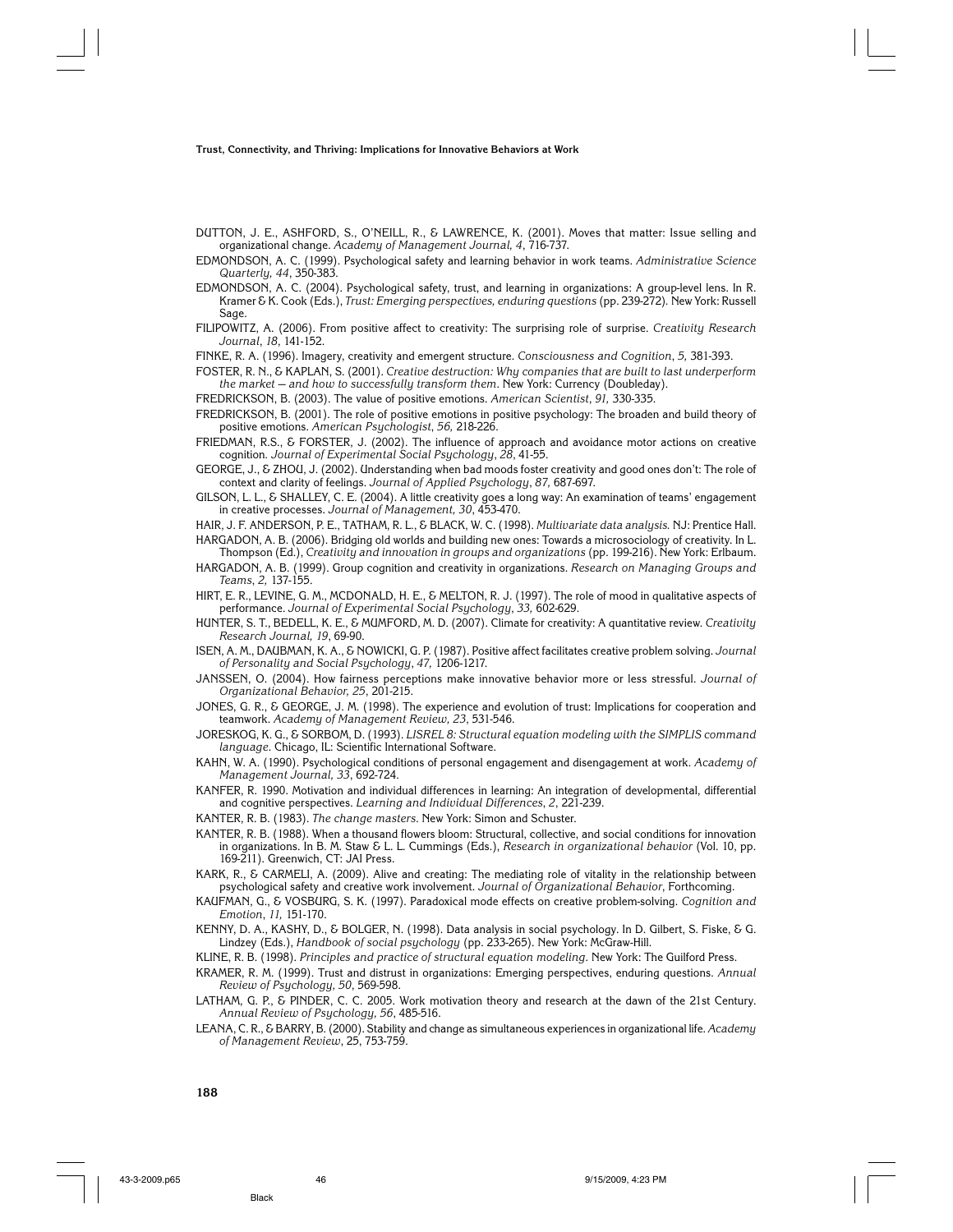LOSADA, M. (1999). The complex dynamics of high performance teams. *Mathematical and Computer Modeling, 30*, 179-192.

- LOSADA, M., & HEAPHY, E. (2004). The role of positivity and connectivity in the performance of business teams: A nonlinear dynamics model. *American Behavioral Scientist, 47*, 740-765.
- LOVELACE, K., SHAPIRO, D. L., & WEINGART, L. R. 2001. Maximizing cross-functional new product teams' innovativeness and constraint adherence. *Academy of Management Journal*, *44*, 779-793.
- MACKINNON, D. P., LOCKWOOD, C. M., HOFFMAN, J. M., WEST, S. G., & SHEETS, V. (2002). A comparison of methods to test mediation and other intervening variables effects. *Psychological Methods*, *7*, 83–104.
- MADJAR, N., OLDHAM, G., & PRATT, M. (2002). There's no place like home? The contributions of work and nonwork sources of creativity support to employees' creative performance. *Academy of Management Journal*, *4*, 757-767.

MARTINDALE, C. (1981). *Cognition and consciousness*. Homewood, IL: Dorsey.

- MAY, D. R., GILSON, R. L., & HARTER, L. M. (2004). The psychological conditions of meaningfulness, safety and availability and the engagement of the human spirit at work. *Journal of Occupational and Organizational Psychology, 77*, 11-37.
- MAYER, R. C., DAVIS, J. H., & SCHOORMAN, F. D. (1995). An integrative model of organizational trust. *Academy of Management Review, 20*, 709-734.
- MCCRAE, R. R. (1987). Creativity, divergent thinking, and openness to experience. *Journal of Personality and Social Psychology, 52*, 1258-1265.
- MEDSKER, G. J., WILLIAMS, L. J., & HOLAHAN, P. J. (1994). A review of current practices for evaluating causal models in organizational behavior and human resources management research*. Journal of Management, 20*, 439-464.
- MILLER, J. B., & STIVER, I. P. (1997). *The healing connection: How women form relationships in therapy and in life.* Boston: Beacon Press.
- MISHRA, A. K. (1996). Organizational responses to crisis: the centrality of trust. In R. Kramer & T. Tyler (Eds.), *Trust in Organizations* (pp. 261-287). Thousand Oaks, CA: Sage.
- MITCHELL, T. R., & DANIELS, D. (2003). Motivation. In W. C. Borman, D. R. Ilgen, & R. J. Klimoski (Eds.), *Handbook of psychology: Industrial and organizational psychology, 12*, 225-254. Hoboken, NJ: John Wiley and Sons.
- MEDSKER, G. J., WILLIAMS, L. J., & HOLAHAN, P. J. (1994). A review of current practices for evaluating causal models in organizational behavior and human resources management research. *Journal of Management, 20*, 439-464.
- MUMFORD, M. D., BLAIR, C., DAILEY, L., LERITZ, L. E., & OSBORN, H. K. (2004). Errors in creative thought: Cognitive biases in a complex processing activity*. Journal of Creative Behavior, 40,* 75-109.
- MUMFORD, M. D., & GUSTAFSON, S. B. (1988). Creativity syndrome: Integration, application, and innovation. *Psychological Bulleting*, *103*, 27-43.
- MUMFORD, M. D., SCOTT, G. M., GADDIS, B., & STRANGE, J. M. (2002). Leading creative people: Orchestrating expertise and relationships. *The Leadership Quarterly*, *13*, 705-750.
- OLDHAM, G. R., & CUMMINGS, A. (1996). Employee creativity: Personal and contextual factors at work. *Academy of Management Journal, 39*, 607-634.
- PARKER, S. K., WILLIAMS, H., & TURNER, N. (2006). Modeling the antecedents of proactive behavior at work. *Journal of Applied Psychology*, *91*, 636-652.
- PARKER, S. K., & SPRIGG, C. A. (1999). Minimizing strain and maximizing learning: The role of job demands, job control, and proactive personality. *Journal of Applied Psychology, 84*, 925-939.
- PEARSON, C. M., & PORATH, C. L. (2005). On the nature, consequences and remedies of workplace incivility: No time for nice? Think again. *Academy of Management Executive, 19*, 7-18.
- PHELAN, S., & YOUNG, A. M. (2003). Understanding creativity in the workplace: An examination of individual styles and training in relation to creative confidence and creative self-leadership. *Journal of Creative Behavior*, *37*, 266-281.
- PODSAKOFF, P. M., MACKENZIE, S. M., LEE, J., & PODSAKOFF, N. P. (2003). Common method variance in behavioral research: A critical review of the literature and recommended remedies. *Journal of Applied Psychology*, *88*, 879-903.
- PORATH, C. L., & EREZ, A. (2007). Does rudeness matter? The effects of rude behavior on task performance and helpfulness. *Academy of Management Journal, 50,* 1181-1197.
- PORATH, C., SPREITZER, G., & GIBSON, C. (2008). Antecedents and consequences of thriving at work across Six Organizations. A paper presented at the 2008 Academy of Management Meeting in Anaheim, CA.
- QUINN, R. W., & DUTTON, J. E. (2005). Coordination as energy-in-conversation: A process theory of organizing. *Academy of Management Review, 30*, 38-57.
- ROBINSON, S. L. (1996). Trust and breach of the psychological contract. *Administrative Science Quarterly, 41*, 574-599.
- ROUSSEAU, D. M. (1989). Psychological and implied contracts in organizations. *Employee Responsibilities and Rights Journal, 2*, 121-139.

**189**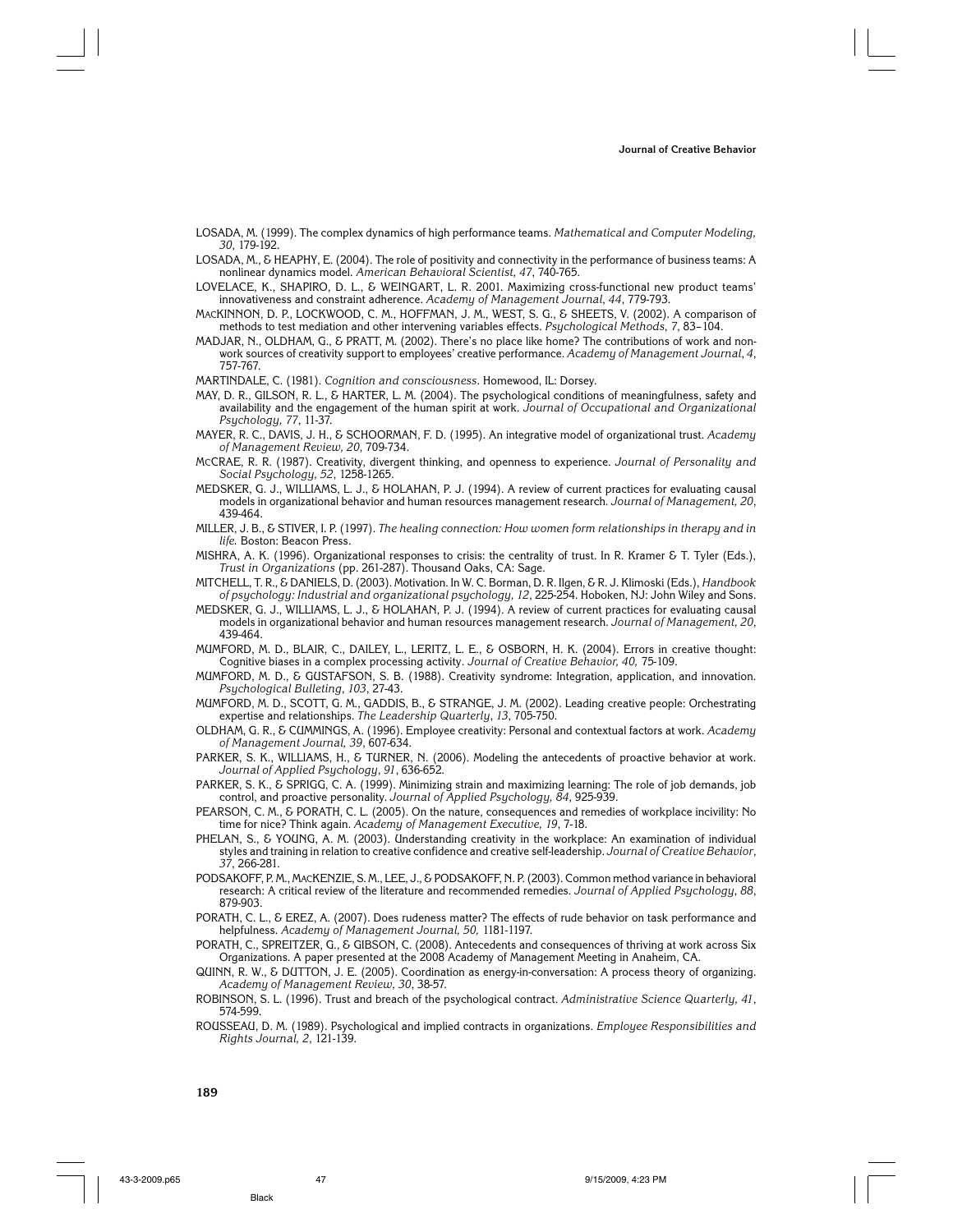- ROUSSEAU, D. M., & PARKS, J. M. (1994). The contracts of individuals and organizations. In L. L. Cummings & B. M. Staw (Eds.), *Research in Organizational Behavior, 15*, 1-43. Greenwich, CT: JAI Press.
- ROUSSEAU, D. M., SITKIN, S. B., BURT, R. S., & CAMERER, C. (1998). Not so different after all: A cross-discipline view of trust. *Academy of Management Review, 23*, 393-404.
- SCHUMPETER, J. A. (1975). *Capitalism, socialism and democracy*. New York: Harper.
- SCOTT, S. G., & BRUCE, R. A. (1994). Determinants of Innovative Behavior: A path model of individual innovation in the workplace. *Academy of Management Journal*, *37*, 580-607.
- SHALLEY, C. E., ZHOU, J., & OLDHAM, G. R. (2004). The effects of personal and contextual characteristics on creativity: Where should we go from here? *Journal of Management, 30,* 933-958.
- SHALLEY, C. E., GILSON, L. L., & BLUM, T. C. (2000). Matching creativity requirements and the work environment: Effects of satisfaction and intentions to leave*. Academy of Management Journal, 43*, 215-223.
- SHROUT, P. E., & BOLGER, N. (2002). Mediation in experimental and nonexperimental studies: New procedures and recommendations. *Psychological Methods, 7*, 422-445.
- SONENSHEIN, S., DUTTON, J., GRANT, A., SPREITZER, G., & SUTCLIFFE, K. (2005, August). Narratives of thriving. In *Narratives of life in organizations: Bringing organizations to life in and through stories*. Symposium conducted at the National Academy of Management Meetings, Hawaii.
- SPREITZER, G., SUTCLIFFE, K., DUTTON, J., SONENSHEIN, S., & GRANT, A. M. (2005). A socially embedded model of thriving at work. *Organization Science, 16*, 537-549.
- SPREITZER, G., COBB, A., & STEVENS, F. (2008). *Human thriving: Measurement, validation, and implications for organizations*. A paper presented at the 2008 Academy of Management Meeting in Anaheim, CA..
- TIERNEY, P., & FARMER, S. M. (2002). Creative self-efficacy: Its potential antecedents and relationship to creative performance. *Academy of Management Journal, 45*, 1137-1148.
- TIERNEY, P., & FARMER, S.M. (2004). The Pygmalion process and employee creativity. *Journal of Management, 30*, 413-432.
- TIERNEY, P., FARMER, S. M., & GRAEN, G. B. (1999). An examination of leadership and employee creativity: The relevance of traits and relations. *Personnel Psychology*, *52*, 591-620.
- UNSWORTH, K. (2001). Unpacking creativity. *Academy of Management Journal, 26*, 289-297.

VINARSKI-PERETZ, H., & CARMELI, A. (in press). Linking care felt to engagement in innovative behaviors in the workplace: The mediating role of psychological conditions. *Psychology of Aesthetics, Creativity, and the Arts*.

- WARD, T. B. (1994). Structured imagination: The role of category structure in exemplar generation. *Cognitive Psychology*, *27,* 1-40.
- WARD, T. B. (2004). Cognition, creativity and entrepreneurship. *Journal of Business Venturing*, *19*, 173-188.
- WARD, T. B., PATTERSON, M. J., & SIFONIS, C. M. (2004). The role of specificity and abstraction in creative idea generation. *Creativity Research Journal*, *16,* 1-9.
- WARR, P. B. (2007). *Work, happiness, and unhappiness*. Mahwah, NJ: Lawrence Erlbaum Associates.
- WENGER, E. (1998). *Communities of practice: learning, meaning and identity.* New York: Cambridge University Press.
- ZAND, D. E. (1972). Trust and managerial problem solving. *Administrative Science Quarterly, 17*, 229-239.
- ZHOU, J., & GEORGE, J. (2001). When job dissatisfaction leads to creativity: Encouraging the expression of voice. *Academy of Management Journal*, *44*, 682-696.

Abraham Carmeli, Graduate School of Business Administration, Bar-Ilan University, Ramat Gan 52900, Israel, Email: carmelia@mail.biu.ac.il

Gretchen M. Spreitzer, Stephen M. Ross School of Business, University of Michigan, 701 Tappan St., Ann Arbor, MI 48109-1234, Email: spreitze@umich.edu

#### **ACKNOWLEDGEMENTS**

We thank Associate Editor James Kaufman and anonymous reviewers of this journal for their constructive comments and helpful guidance. We also acknowledge Mike Mumford, Sam Hunter and Chris Porath for their thoughtful comments on an earlier version of this manuscript.

Abraham Carmeli is an associate professor of strategy and management at the Graduate School of Business Administration at Bar-Ilan University. He received his Ph.D. from the University of Haifa. His current research interests include top management teams, organizational identification, relational dynamics, crisis management, learning from failures, and creativity at work.

Gretchen M. Spreitzer is a professor of Management and Organizations at the University of Michigan's Ross School of Business. Her research focuses on employee empowerment and leadership development, particularly within a context of organizational change and decline. Her most recent work examines positive deviance and how organizations enable employees to thrive at work.

The authors contributed equally and are listed in alphabetical order.

**190**